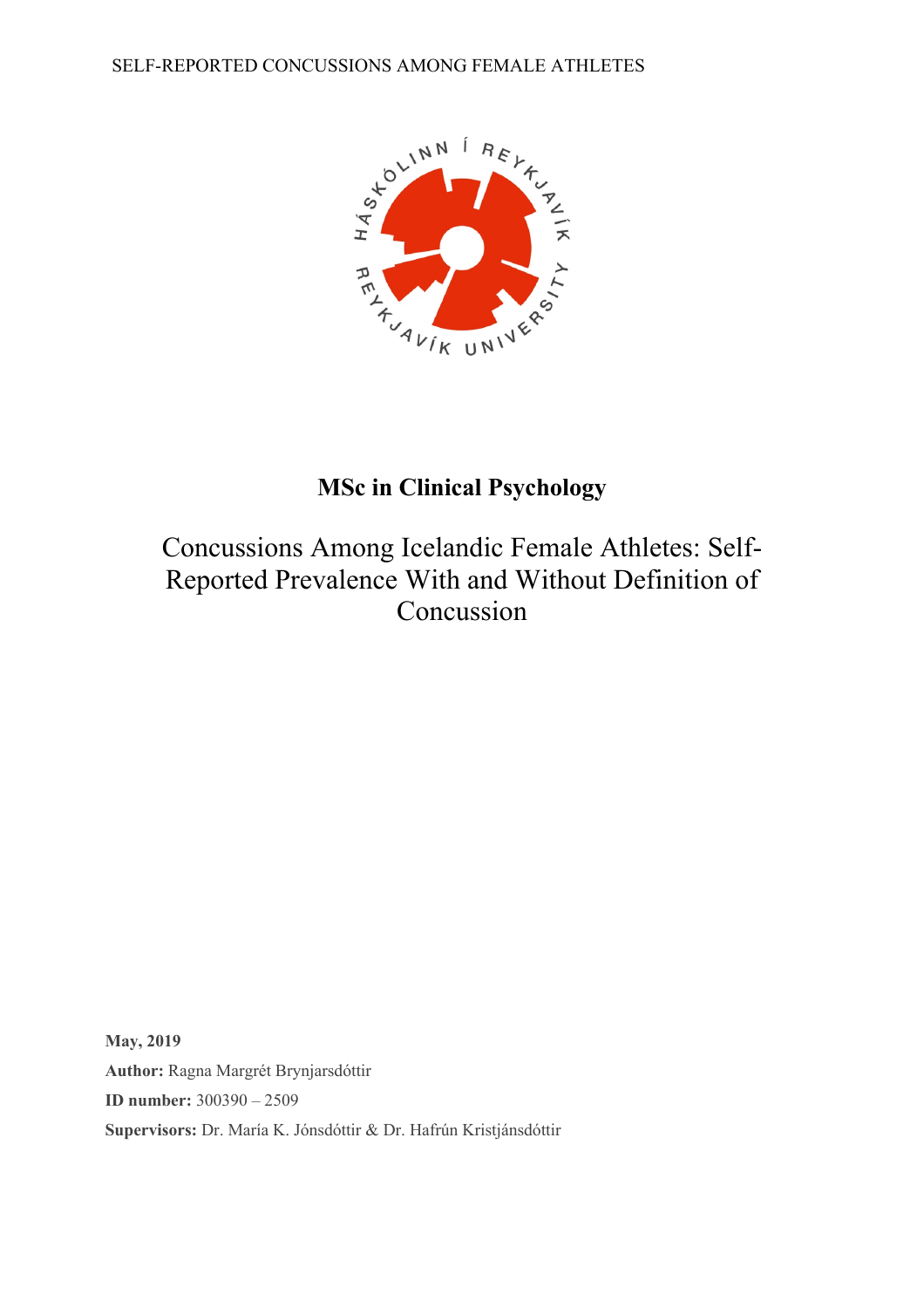#### Forewords and acknowledgments

Submitted in partial fulfillment of the requirements of the MSc Clinical Psychology degree, Reykjavík University. This thesis is presented in the style of an article for submission to a peer-reviewed journal. The groundwork for the current study had already been carried out by the research team at the time I joined the team. This thesis is a product of the work that went on for the last three semesters of the Master´s program. During the first semester I wrote a literature review of the subject as I assisted with the distribution of the study-questionnaire. Processing of the data took place during the second semester along with writing the first draft of the thesis. The third semester involved in writing the final draft of this thesis.

This study is the first part of larger study on sports-related concussions among Icelandic top-division athletes, managed by Dr. María K. Jónsdóttir, Dr. Hafrún Kristjánsdóttir and Dr. Helga Ágústa Sigurjónsdóttir. The work of this thesis will be submitted to a peer-reviewed journal where María, Hafrún, Helga and Ingunn Unnsteinsdóttir Kristensen will be co-authors of the article. The main purpose of this study was to examine whether female athletes base their self-reported concussion history on currently accepted medical definition of concussion.

 For the last two years, during my studies, I have had the opportunity to develop as an individual and learn more than ever before. That would not have been possible without the support of great professionals, friends and family. Therefore, there are numerous of people that I want to extend my gratitude towards. Firstly, I would like to thank my supervisors, María K. Jónsdóttir and Hafrún Kristjánsdóttir, for their guidance and support in completing this work as allowing me to be part of their magnificent research team. I also want to thank the rest of the team, especially Silja Runólfsdóttir and Ingunn for the successful cooperation. Secondly, I would like to show my gratitude towards the women that spent their time participating in this study. For a long time there has been lack of information and researches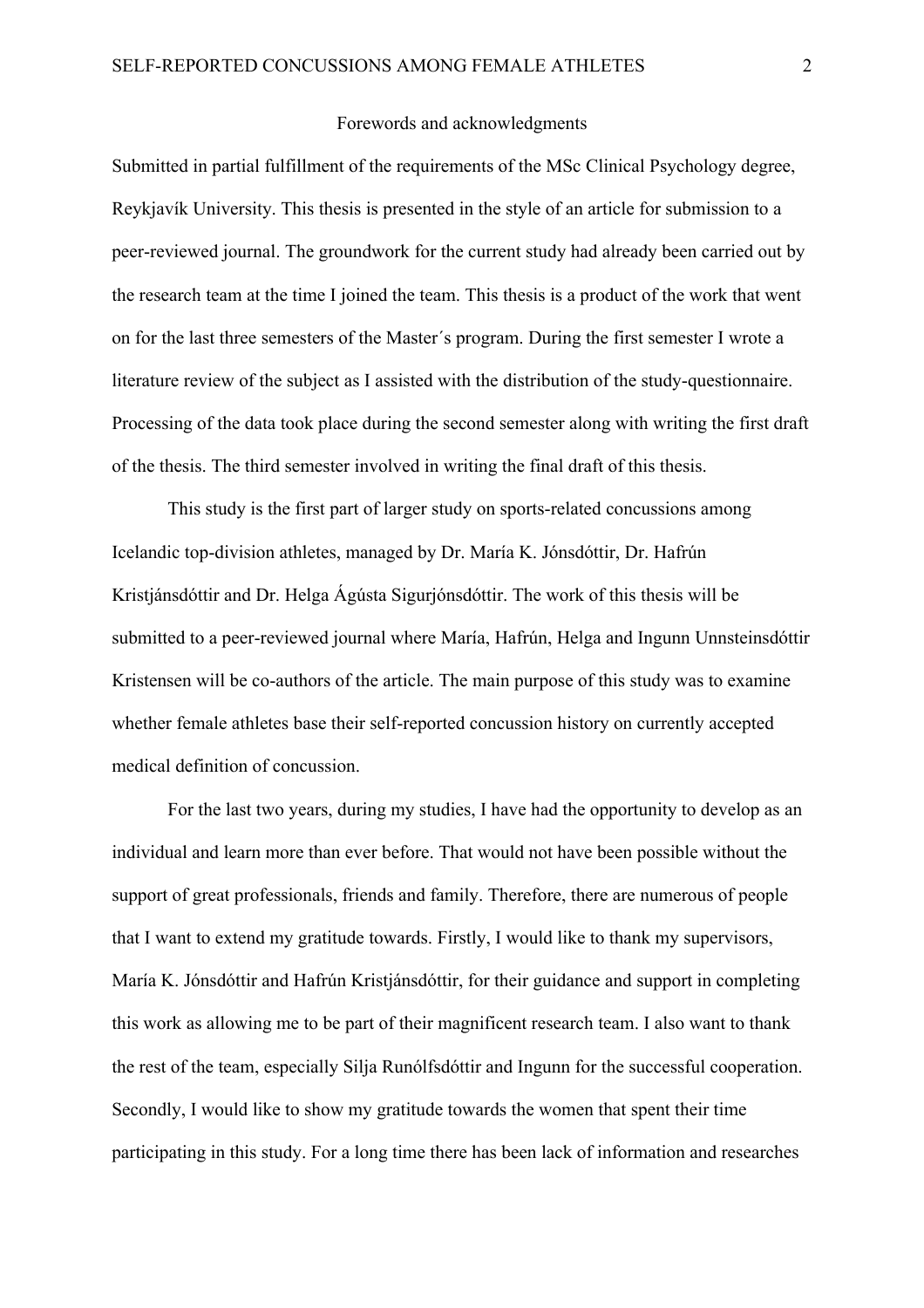about sportswomen, and I believe that this study as those that will follow will be groundbreaking in the fields of female athletes. Thirdly, I would like to thank my fellow students, family and friends (you know who you are) for assistance, support and encouragement throughout the last two years. Especially my mom, Dagbjört Hrönn Leifsdóttir, for always being there for me. I would probably never had turned to psychology if it were not for her advice and encouragement to study psychology. Mom always knows best. To my brilliant cousin, Svandís, and friends, María, Aldís and Rakel, I want to say thank you for always being willing to assist me. I am forever grateful for all of your ideas and opinions. At last, love and gratitude to my partner Pavel, that has been with me through thick and thin. Thank you for all the support, tolerance and patience during my studies.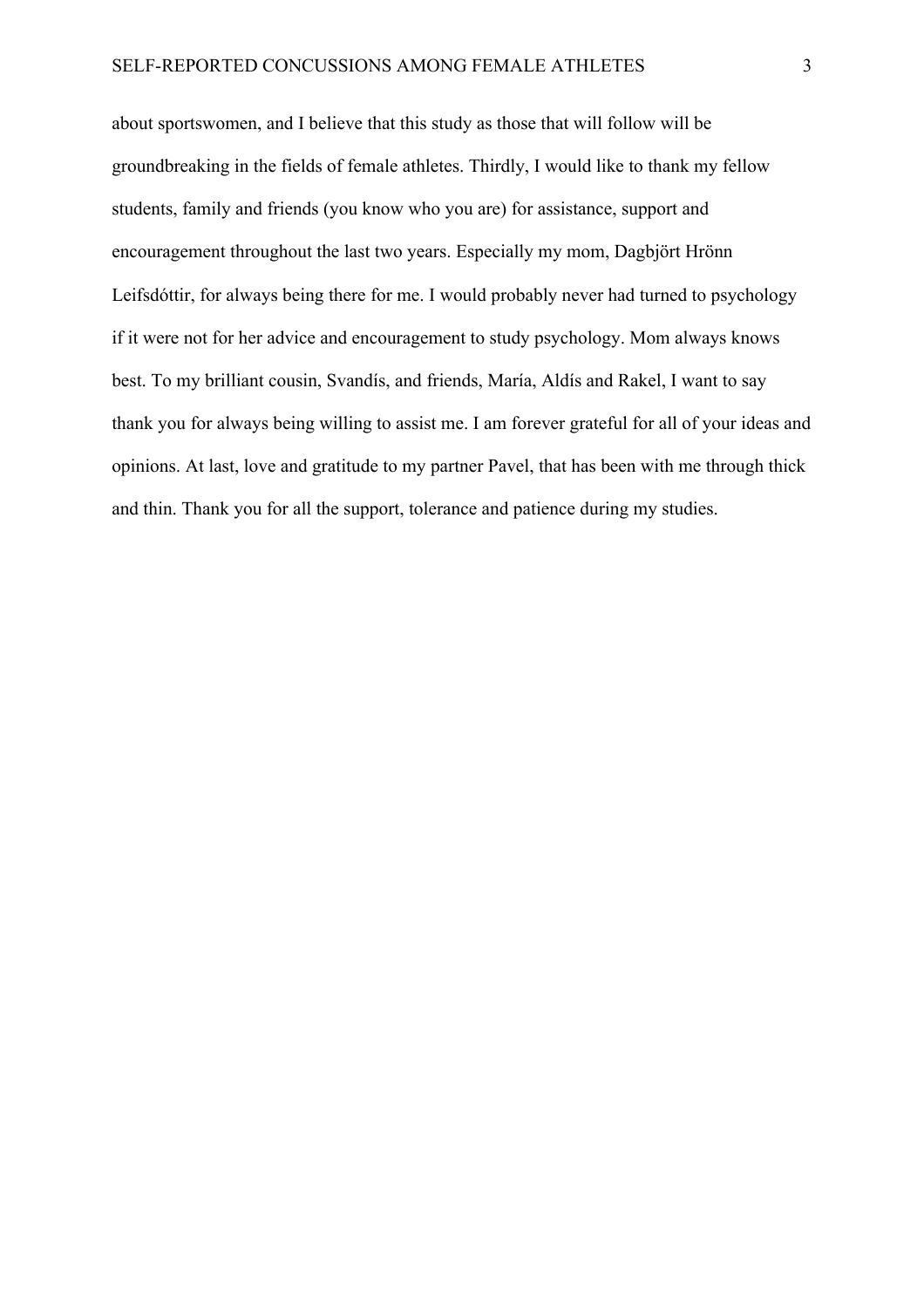#### Abstract

**Purpose:** The current study aims to examine whether female athletes base their self-reported concussion history on currently accepted medical definitions. Moreover, this study seeks to gather information about sports related concussion (SRC) prevalence among Icelandic topdivision female athletes. It was hypothesized that athletes' estimates of SRCs would significantly increase after being provided with a current medical definition, compared to their previous estimates. **Method:** A questionnaire was distributed through relevant Facebook pages (snowball sampling). Participants (*M* age = 26.9) were 508 former and current sportswomen hailing from soccer, handball, basketball, ice hockey and martial arts. Participants self-reported SRCs before and after being provided with a current medical definition of a concussion. **Results:** The rate of concussion reporting increased from 45% to 65% after a definition was given. Moreover, of those athletes that reported having sustained a concussion, 61.9% increased their estimation of the number of concussions from pre- to postdefinition. This indicates that numerous participants lacked knowledge about the current medical definition. The SRCs prevalence among participants in this study was 65%. **Conclusions:** The current understanding of the definition of a concussion among current and former Icelandic female athletes is not consistent with the current accepted medical definition. However, our results indicate that Icelandic female athletes' understanding of concussions is better than preexisting results from other countries that are mainly focused on male athletes. It is essential that a definition is used when self-reported concussion history is assessed in a clinical setting just as in research.

*Keywords:* concussion, mild traumatic brain injury, sports-related concussion, selfreporting, female athletes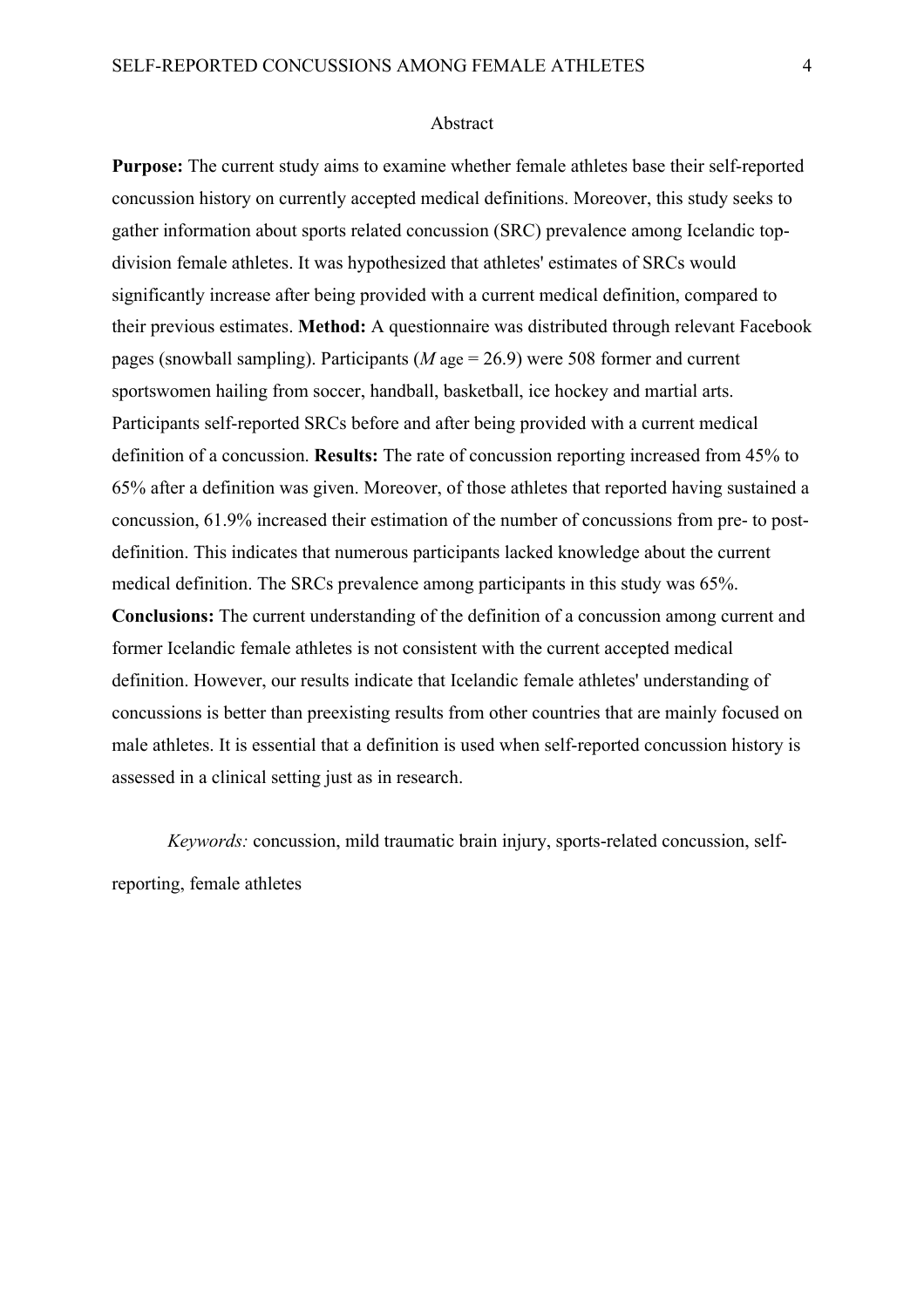## Concussions Among Icelandic Female Athletes: Self-reported Prevalence With and Without Definition of Concussion

In recent years, interest in sports-related concussions (SRCs) has been on the rise (Carroll et al., 2004), with concussions being the most common form of head injuries among athletes (Moser, 2007). SRCs have been described as a public health issue, with athletes at all levels (professional, elite and amateur) suffering from SRCs worldwide (Johnson, Partridge, & Gilbert, 2015). Moreover, athletes are thought to be at greater risk of having multiple concussions compared to those who do not participate in organized sports (Burman, Lysholm, Shahim, Malm, & Tegner, 2016; Johnson et al., 2015). There are concerns that recurrent concussions can increase the risk of post-concussion syndrome (PCS) (Williams, Potter, & Ryland, 2010), vestibular disorders (Davies & Luxon, 1995), long-term behavioral changes (Stern et al., 2013), chronic traumatic encephalopathy (CTE) (Gavett, Stern, & McKee, 2011; Johnson et al., 2015; Stern et al., 2013) and that they can even be fatal (Kelly, 1991; Langlois, Rutland-Brown, & Wald, 2006).

The rate of SRCs has increased gradually in recent years (Daneshvar, Nowinski, McKee, & Cantu, 2011; Hootman, Dick, & Agel, 2007). It is estimated that the incidence of SRCs in various sports stretches from 0.1 to 21.5 per 1000 athletic exposures (Clay, Glover, & Lowe, 2013). Official prevalence and incidence numbers of SRCs in Iceland are missing. However, there are a few BA/BS studies on the matter (Gunnar Örn Jónsson & Jón Benjamín Halldóruson, 2013; Ragnar Hjörvar Hermannsson, Sonja Dögg Jónsdóttir, & Tryggvi Kaspersen, 2014). According to these studies, about 40% to 50% of athletes (males and females) in basketball, handball and soccer have experienced SRCs (Gunnar Örn Jónsson & Jón Benjamín Halldóruson, 2013; Ragnar Hjörvar Hermannsson et al., 2014). No prevalence numbers for SRCs exist in other than the aforementioned contact sports in Iceland.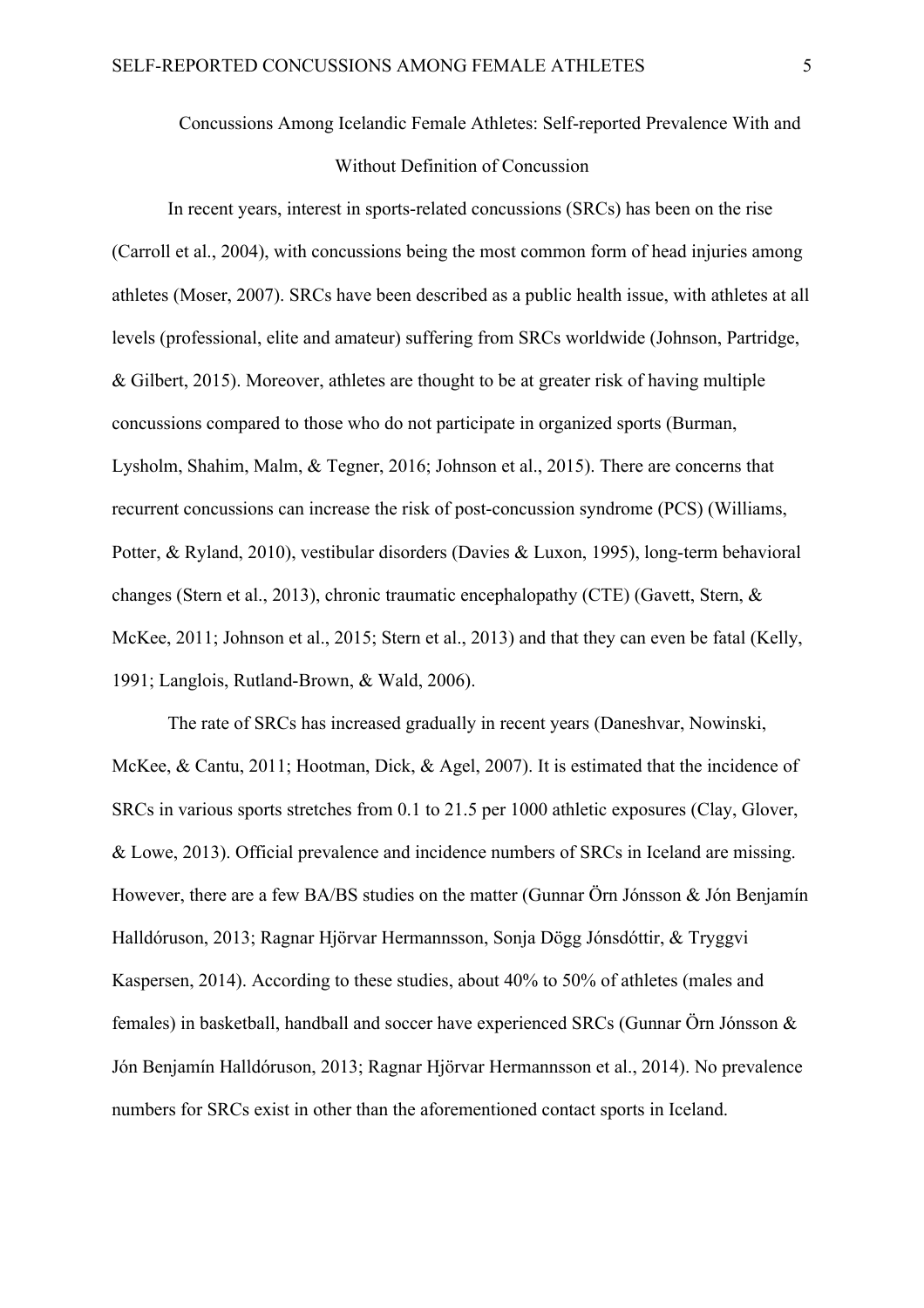Concussions often go unrecognized (Moser, 2007) and one of the reasons might be that the term "concussion" is not well defined (Bodin, Yeates, & Klamar, 2012; DeMatteo et al., 2010; Ryu, Feinstein, Colantonio, Streiner, & Dawson, 2009). Concussions go by many names in the clinical context, which can lead to confusion among health-care workers as well as among the general public (Bodin et al., 2012). Frequently used alternative terms for concussions are for example mild traumatic brain injury (mTBI), mild head trauma (DeCuypere & Klimo, 2012), mild closed head injury and minor closed head injury (Bodin et al., 2012). As specified in McKinlay, Bishop, and McLellan (2011) those terms describe the same type of injury. Another reason, for the underdiagnoses of concussions could be that the definition has developed and been revised numerous times over the last decades by the medical community. Early descriptions of concussions have a common thread of characterizing them as injuries that are long-lasting, severe and with loss of consciousness as a primary symptom (Bodin et al., 2012; Cantu, 1986; Denny-Brown, 1943; Guay et al., 2016; Gurdjian & Voris, 1966). In 1965, the committee to study head injury nomenclature proposed the use of a grading scale to define a concussion which was based on the duration of the loss of consciousness (Gurdjian & Voris, 1966). This was later revised by Cantu (1986) who suggested that post-traumatic amnesia was a sign of concussion and Kelly et al. (1991) who added general confusion as a potential symptom of a concussion. At the third international conference on concussion in sport in 2008 the definition of a concussion was expanded to include a wide range of post-head impact symptoms as indicators of a concussion, including somatic (e.g. headache), cognitive (e.g. feeling "like in a fog", slow reaction time), emotional (e.g. lability), physical (e.g. loss of consciousness), behavioral (e.g. irritability), and sleep disturbance symptoms (e.g. drowsiness) (McCrory et al., 2009). It was stated that if any (one or more) of these symptoms are present a concussion should be suspected.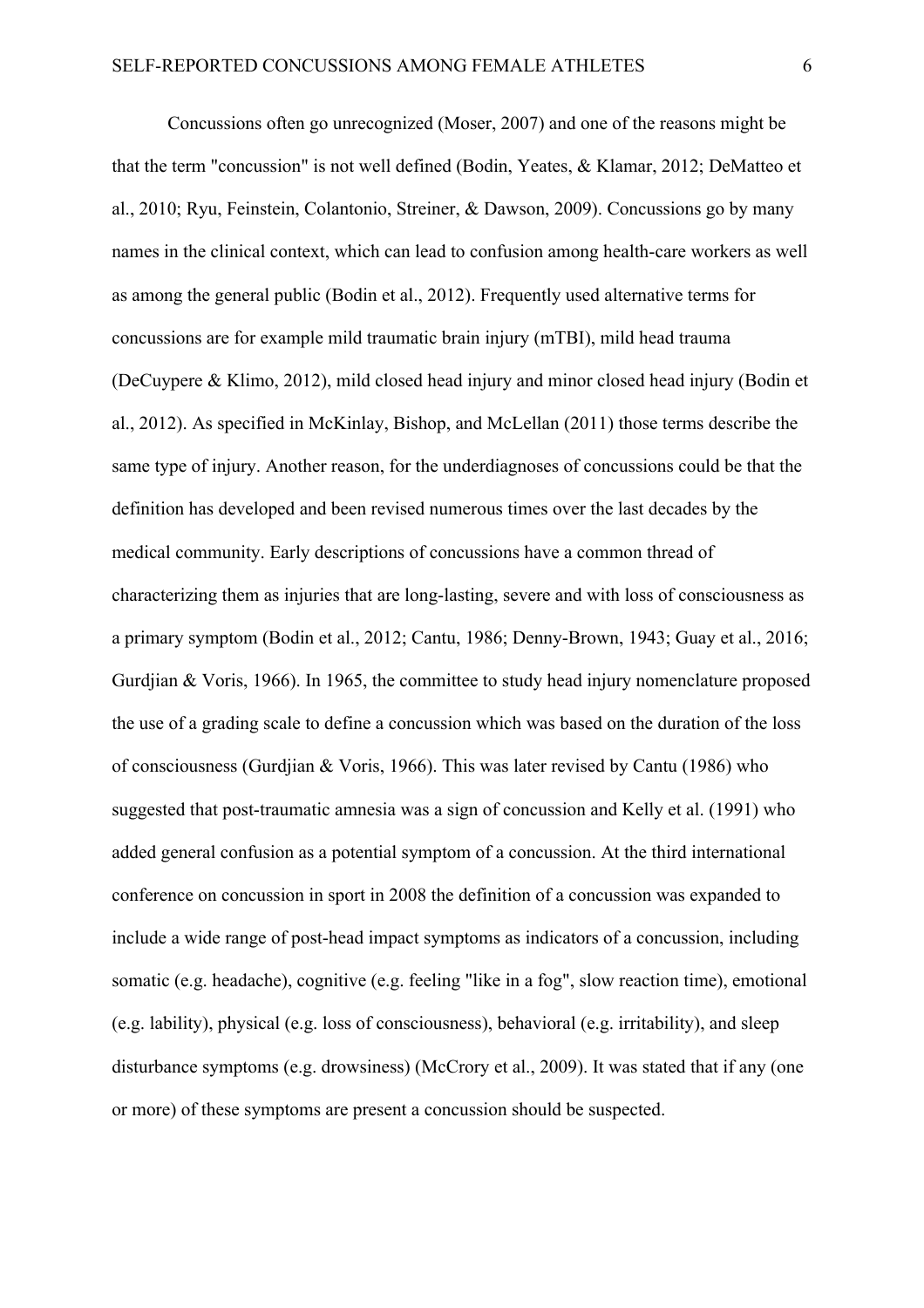Despite many attempts to define a concussion, a consensus has yet to emerge, and there is still much confusion about the concept (DeMatteo et al., 2010; Lovell, Collins, & Bradley, 2004; Ryu et al., 2009). In an article by Seichepine et al. (2013) the definition of a concussion and the leading misconceptions are rounded up:

Some people have the misconception that concussions only happen when you black out after a hit to the head or when the symptoms last for a while. In reality, a concussion has occurred anytime you have had a blow to the head that caused you to have symptoms for any amount of time. These include: blurred or double vision, seeing stars, sensitivity to light or noise, headache, dizziness or balance problems, nausea, vomiting, trouble sleeping, fatigue, confusion, difficulty remembering, difficulty concentrating, or loss of consciousness. Whenever anyone gets a ding, or their bell rung that too is a concussion. (Seichepine et al., 2013, p. 1301).

Recent guidelines have added that concussion "may be caused either by a direct blow to the head, face, neck or elsewhere on the body with an impulsive force transmitted to the head" (Benson et al., 2018, p. 1).

In general, asking athletes to self-report their concussion history has been deemed unreliable as they often lack knowledge about the current medical definition (Alosco et al., 2017; Robbins et al., 2014). Robbins et al. (2014), asked former and current athletes (417 males, 55 females) in various sports how many concussions they had sustained, once before and then again after receiving the definition of a concussion. The results showed that following the definition participants' estimation increased by 73%, while 25% of participants retained the same estimation and 2% decreased their estimation. In a similar study conducted by Alosco et. (2017), 95 former male American football players were asked to estimate the number of concussions and their symptoms before and after hearing a definition. Just over 90% of participants increased their estimations after being given the definition, while around 10% maintained the same estimation. Both studies suggest that the sample lacked an understanding of the current medical definition of a concussion. Interestingly, both studies research sample was mostly based on male athletes and to date there appears that no comparable information focusing on female athletes has been collected.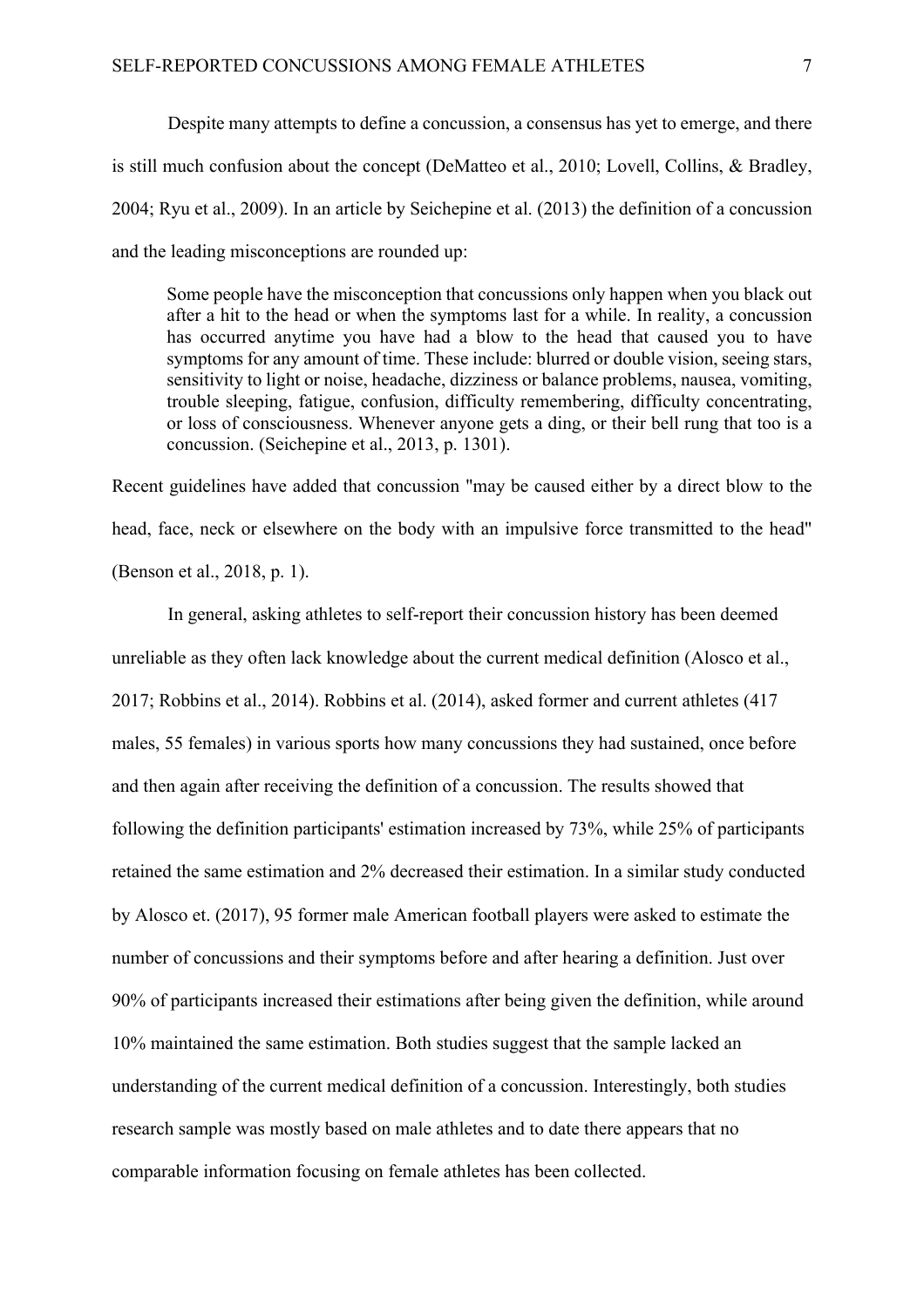Gathering information about concussions in female athletes is however of great importance. Not only do female athletes tend to report higher rates of concussions than male athletes when playing the same sport (Dick, 2009), but it has also been suggested that women are in general more vulnerable to the effects of concussions (Bazarian, Blyth, Mookerjee, He, & McDermott, 2010; Dick, 2009; Ellemberg, Leclerc, Couture, & Daigle, 2007; Halldorsson et al., 2012; Meares et al., 2008). Possible reasons behind the observed gender difference include men having stronger neck muscles than women, hormonal differences which render women's brains more sensitive to a concussion, or anatomical difference in the brains of men and women (Webbe, 2011). Another possible reason, that is a well-known reason for gender differences, is that females are more truthful when it comes to self-reporting injuries than males (Dick, 2009) as they are more likely than males to seek medical assistance (Magnúsdóttir et al., 2010).

According to published material from the National Olympic and Sports Association of Iceland (ÍSÍ) and the Football Association of Iceland (KSÍ) (Íþrótta- og ólympíusamband Íslands, n.d.; Reynir Björnsson, 2017) awareness of SRCs has risen in Iceland in the last few years through an emphasis on education for coaches and players (Íþrótta- og ólympíusamband Íslands, n.d.; Reynir Björnsson, 2017). However, it is unclear if the shift of understanding has reached the sports community in Iceland, and for example, resulted in less underreporting of concussions.

The current study aims to examine whether female athletes base their self-reported concussion history on currently accepted medical definitions, by assessing change in concussion estimates before and after a definition of concussion is provided. It was hypothesized that athletes' estimates of concussion would significantly increase after being provided with a current definition of a concussion, compared to their previous estimates. An increase from pre to post-definition will suggest that the athletes are unaware of the currently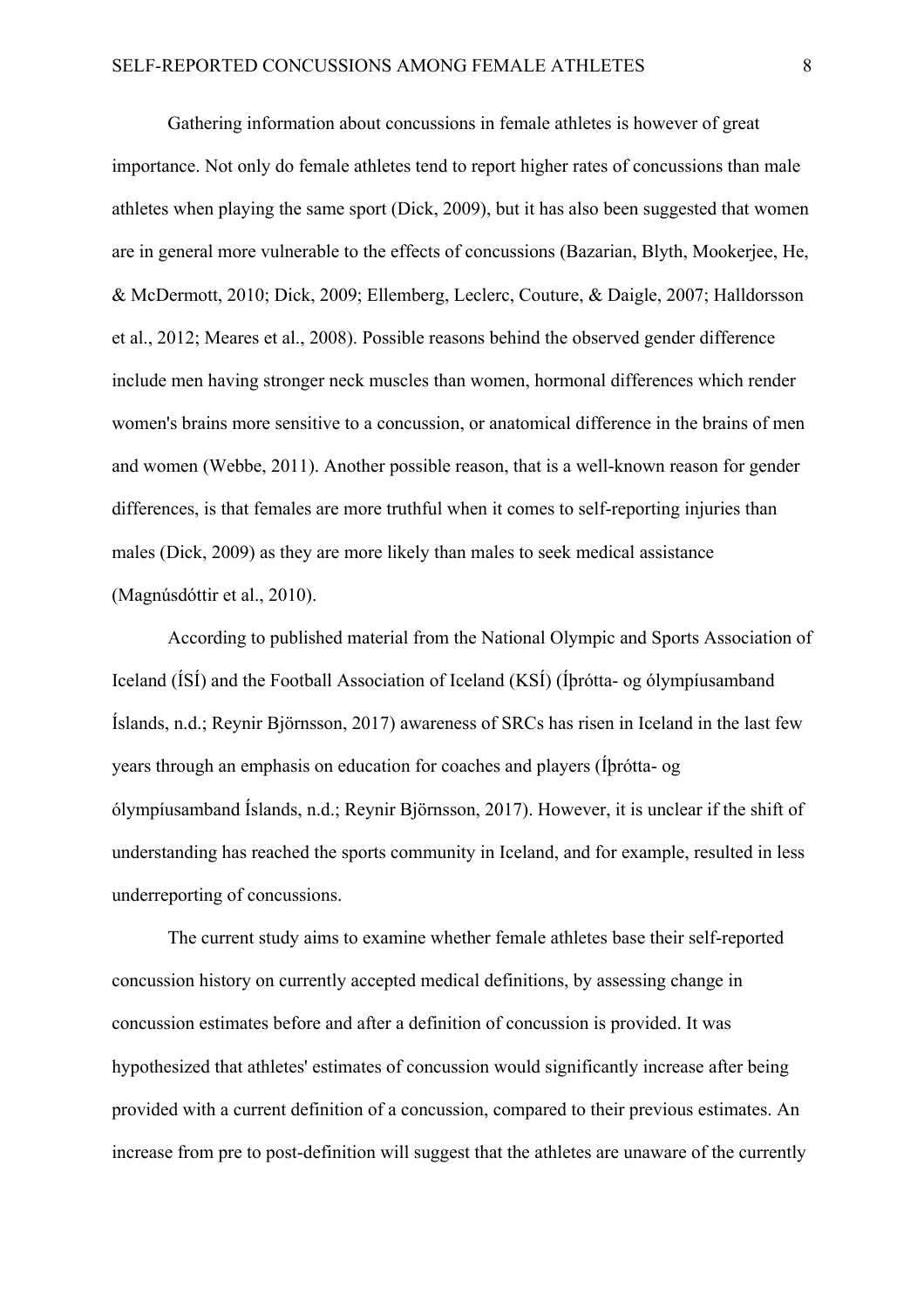accepted medical definition of a concussion. Additionally, this study seeks to gather information about concussion prevalence among former and current Icelandic top-division female athletes in contacts sports (soccer, basketball, handball, ice hockey and martial arts). A comparable study on female athletes has not been conducted before.

#### **Method**

#### **Participants**

To be included in the study, participants had to answer a minimum of nine questions in the survey and meet the inclusion criteria. As Figure 1 demonstrates, 508 participants were in the final sample. The study population was Icelandic female athletes, aged 18 to 45 (*M age*  $= 26.97$ , SD = 7.15, missing values = 69), that had retired from their sport or were currently training/competing at the highest level in Iceland in soccer (41%), handball (30.6%), basketball (19.1%), ice hockey (4.5%) and martial arts (4.7%) (karate, taekwondo, boxing and mixed martial arts) (Table 1). Former players were 34.5% and current players 65.5% (missing values = 7). On average the women had played their sport for 15.33 years (SD = 4.5, range 3 to 30 years).

#### **Measures and Materials**

**Background questions and concussion history.** Nine questions were used to provide information about the participants' background. The questions were concerning age, education and marital status. Of the nine questions, three addressed the participants' athletic career; which sport and position they played along with years played in the top league. To address the participants' concussion history participants were asked two questions before- and after they were given a currently accepted medical definition of concussion. The first question was "Have you ever sustained a concussion during a practice or a game?" which participants answered with either a "yes" or "no". The second question was "How often have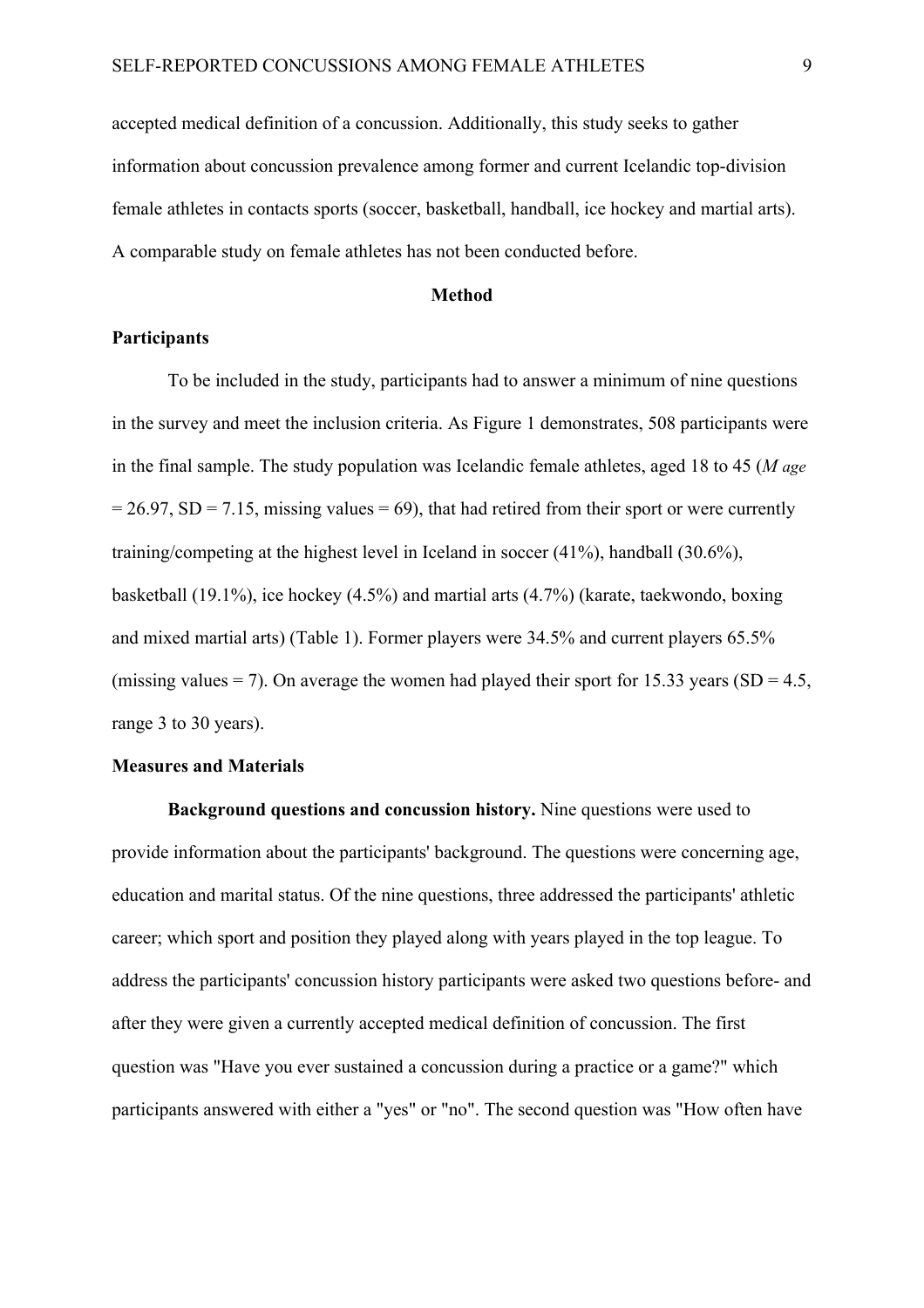you sustained a concussion?" which was answered on a four-point scale from 1= one time, 2

 $=$  two to three times,  $3 =$  four to five times and  $4 =$  six times or more.

#### **Figure 1.**





*\*If a participant answered the survey more than once, the trial that the participant spent more time on was chosen. \*\*If participant stated playing more than one sport, the sport that met the inclusion criteria was used, or if both sports were inclusive the first sport mentioned was used.*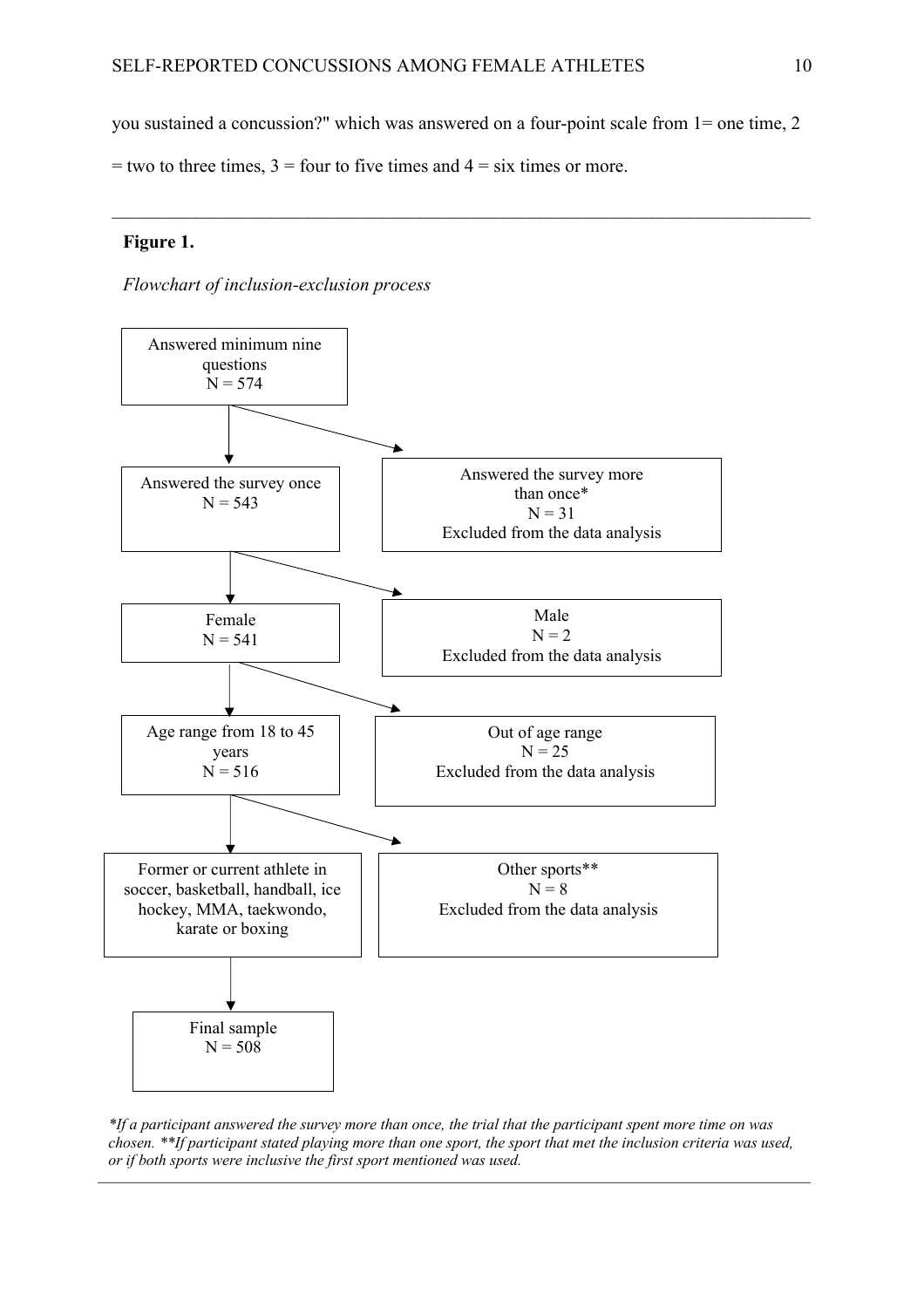### Table 1

| Variables                  |                               | N                        | $\frac{0}{0}$ |
|----------------------------|-------------------------------|--------------------------|---------------|
| Primary sport              |                               |                          |               |
|                            | <b>Soccer</b>                 | 208                      | 40.9          |
|                            | Defense                       | 91                       | 17.9          |
|                            | Goalkeeper                    | 24                       | 4.7           |
|                            | Midfielder/Forward            | 93                       | 18.3          |
|                            | Missing values                | $\overline{0}$           | ÷.            |
|                            | <b>Basketball</b>             | 97                       | 19.1          |
|                            | Center/Power forward          | 39                       | 7.7           |
|                            | Point guard                   | 18                       | 3.5           |
|                            | Small forward/ Shooting guard | 39                       | 7.7           |
|                            | Missing value                 | 1                        | 0.1           |
|                            | Handball                      | 155                      | 30.5          |
|                            | Center / Back player          | 69                       | 13.6          |
|                            | Goalkeeper                    | 26                       | 5.1           |
|                            | Wing/ Pivot player            | 58                       | 11.4          |
|                            | Missing values                | $\overline{2}$           | 0.4           |
|                            | Ice hockey                    | 23                       | 4.5           |
|                            | Defense                       | 7                        | 1.4           |
|                            | Goalkeeper                    | 3                        | 0.6           |
|                            | Midfielder /Forward           | 13                       | 2.5           |
|                            | Missing values                | $\mathbf{0}$             |               |
|                            | <b>Martial arts</b>           | 24                       | 4.7           |
|                            | Boxing                        | 3                        | 0.6           |
|                            | Karate                        | 11                       | 2.1           |
|                            | <b>Mixed Martial Arts</b>     | $\overline{\mathcal{A}}$ | 0.8           |
|                            | Taekwondo                     | 6                        | 1.2           |
|                            | Missing values                | $\boldsymbol{0}$         |               |
|                            | <b>Missing values</b>         | 1                        | 0.2           |
| Highest<br>education level |                               |                          |               |
|                            | Elementary school             | 97                       | 19.1          |
|                            | Secondary education           | 166                      | 32.7          |
|                            | Vocational education          | 16                       | 3.1           |
|                            | Bachelor's degree             | 146                      | 28.7          |
|                            | Master's degree               | 76                       | 15.0          |
|                            | Doctorate degree              | 5                        | 1.0           |
|                            | Missing values                | $\overline{2}$           | 0.4           |
| Marital status             |                               |                          |               |
|                            | Single                        | 202                      | 39.8          |
|                            | Married/Cohabitation          | 185                      | 36.4          |
|                            | In a relationship             | 116                      | 22.8          |
|                            | Other                         | $\mathbf{1}$             | 0.2           |
|                            | Missing values                | $\overline{4}$           | 0.8           |
|                            |                               |                          |               |

*Sample characteristics of 508 former and current elite Icelandic female athletes*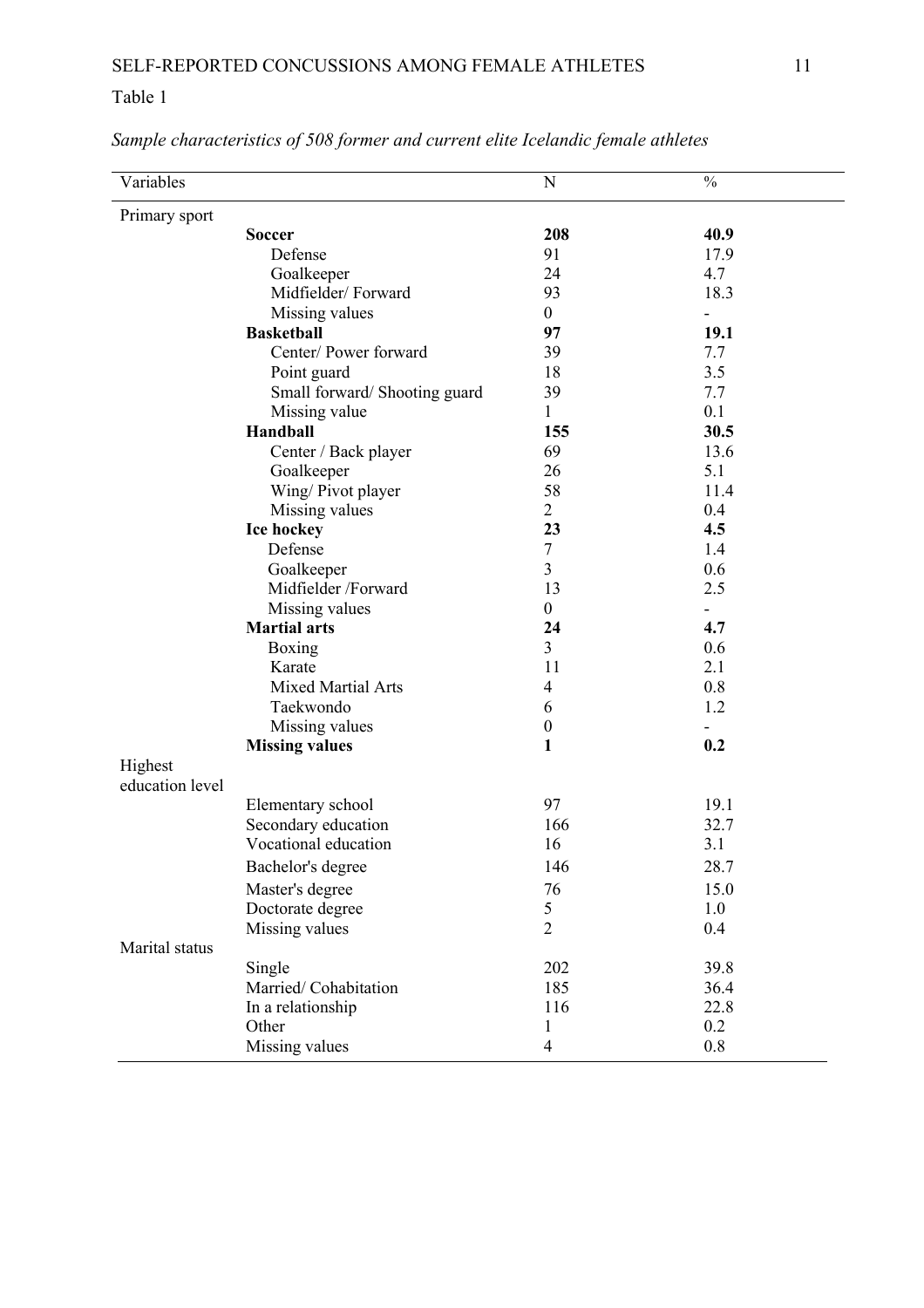**Definition of a Concussion.** A translated definition based on the aforementioned definition by Seichepine et al. (2013) and the consensus statements on concussion in sport from international conferences on concussion in sport (McCrory et al., 2017, 2013, 2009) was used. Added to the statement by Seichepine was "whenever anyone gets dazed after a blow that too is a concussion. Note that a direct blow anywhere on the head and the body with an impulsive force may cause a concussion" (Benson et al., 2018; McCrory et al., 2017, 2013, 2009).

#### **Procedure**

An online questionnaire was distributed through the project's Facebook page and other sports-related Facebook pages (snowball sampling) at the end of January 2018. It remained open until the end of April the same year. First, participants were presented with general information about the study and electronically signed an informed consent form. After that participants answered background questions and questions concerning their concussion history. Participants were asked to report the total number of concussions they had experienced in their sport without being provided with a definition of a concussion. Thus, participants' pre-definition answers were based on their previous knowledge of what constitutes a concussion. Afterward, participants were provided with a definition of a concussion and subsequently were asked to once again report the total number of concussions they had experiences. Participants were not able to correct their previous answers. The study protocol was approved by the National Bioethics Committee (no: 17-183-S1).

#### **Design and Data Analysis**

Since only categorical variables were in the study, Pearson's Chi-square test of independence was used was to assess group differences. First, the participants' concussion report before and after they were given a definition of a concussion was compared. Secondly the background characteristics of athletes that had and had not sustained a concussion were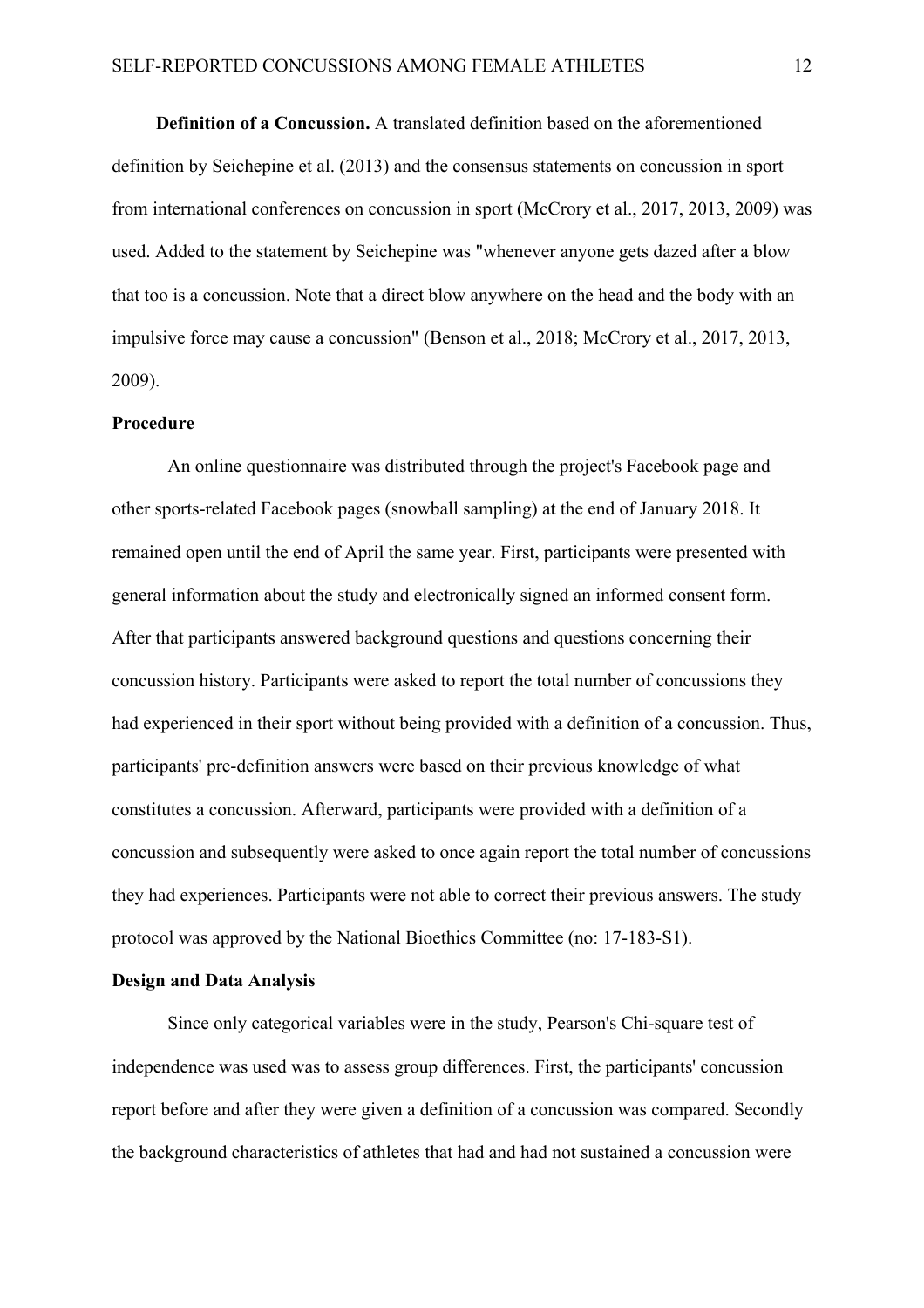compared, thirdly the background characteristics of participants that had sustained concussion and had changed their answer before and after being given a definition was compared to those athletes that did not change their answer and fourthly the number of sustained concussions before and after a definition was given was compared. Statistical analyses and calculations were conducted using the software IBM SPSS Statistics, version 25. The level of significance was set at  $p < .05$  in all analyses.

#### **Results**

#### **Change in Concussions Estimates Pre- to Post-Definition**

Around 40% of the participants reported that they had sustained SRCs pre-definition, but nearly 65% of participants reported having sustained SRCs post-definition (Table 2). A quarter of the participants ( $n = 125$ , 24.6%) changed their answer from having not sustained SRCs (pre-definition) to having sustained SRCs (post-definition) while the rest of the athletes  $(n = 383, 75.4\%)$  maintained the same answer before and after reading the definition. No participant changed their answer from sustained SRCs (pre-definition) to not having sustained SRCs (post-definition).

Based on their primary sport, there was a significant difference between those that changed their answer from no to yes when asked about sustaining SRCs before and after reading the definition and those that did not change their answer,  $X^2(4) = 20.25$ ,  $p < 0.00$ . Participants that played basketball (60%) or practiced martial arts (66.7%) were about twice as likely to change their answer from pre- to post definition, than athletes in other sports (Table 3). A significant difference was between the number of sustained SRCs before and after participants were given definition,  $\chi^2(12) = 158.68$ ,  $p < 0.01$  (Table 4).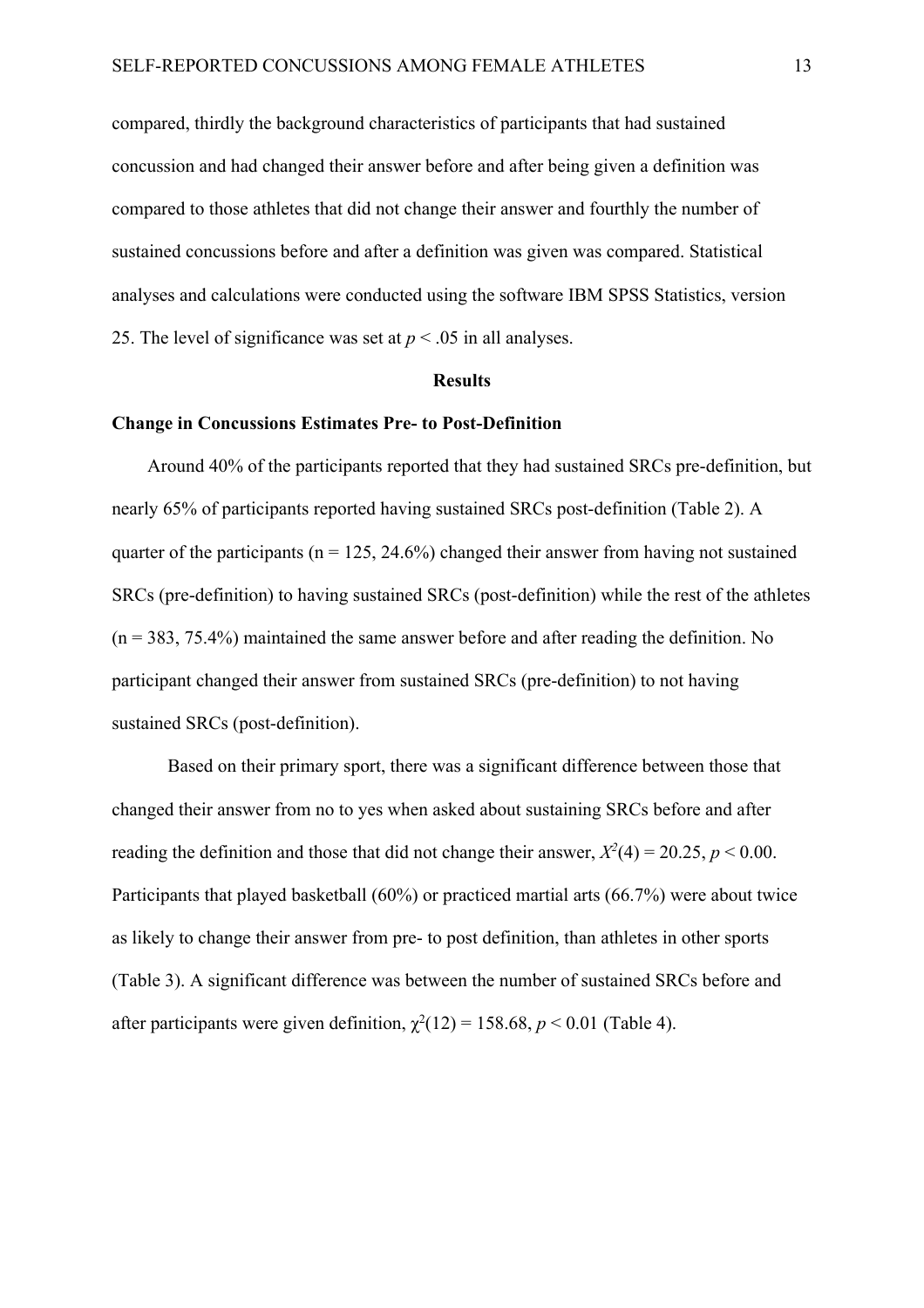### Table 2

| Primary sport             | Pre-definition | Post-definition | Increase / decrease      |
|---------------------------|----------------|-----------------|--------------------------|
| Soccer ( $n = 208$ )      | $\%$ (n)       | $\%$ (n)        |                          |
| Not sustained concussion  | 53.4 (111)     | 31.1(66)        | $-22.3%$                 |
| Sustained concussion      | 46.6(97)       | 68.3 (142)      | 22.3%                    |
| $1*$                      | 39.2 (38)      | 30.3(43)        | $-8.9%$                  |
| $2 - 3*$                  | 43.3 (42)      | 32.4(46)        | $-10.9%$                 |
| $4 - 5*$                  | 9.3(9)         | 19.7(28)        | 10.4%                    |
| 6 or more*                | 7.2(7)         | 16.2(23)        | 9%                       |
| Missing                   | 0.1(1)         | 1.0(2)          |                          |
| Handball ( $n = 155$ )    |                |                 |                          |
| Not sustained concussion  | 55.5 (86)      | 31.6(66)        | $-23.9%$                 |
| Sustained concussion      | 44.5 (69)      | 68.4 (106)      | 23.9%                    |
| $1*$                      | 43.5(30)       | 31.1(33)        | $-12.3%$                 |
| $2 - 3*$                  | 43.5(30)       | 32.1(34)        | $-11.4%$                 |
| $4 - 5*$                  | 11.6(8)        | 17.9(19)        | 6.3%                     |
| 6 or more*                | 1.4(1)         | 14.2(15)        | 12.7%                    |
| Missing                   | 0(0)           | 4.7(5)          |                          |
| Basketball ( $n = 97$ )   |                |                 |                          |
| Not sustained concussion  | 81.4 (79)      | 53.6 $(52)$     | $-27.8%$                 |
| Sustained concussion      | 18.6(18)       | 46.4(45)        | 27.8%                    |
| $1*$                      | 61.1(11)       | 40.0(18)        | $-21.1%$                 |
| $2 - 3*$                  | 22.2(4)        | 42.2(19)        | 20.0%                    |
| $4 - 5*$                  | 16.7(3)        | 11.1(5)         | $-5.6%$                  |
| 6 or more*                | 0(0)           | 4.4(2)          | 4.4%                     |
| Missing                   | 0(0)           | 2.2(1)          | $\overline{\phantom{a}}$ |
| Martial arts** $(n = 24)$ |                |                 |                          |
| Not sustained concussion  | 75.0(18)       | 25.0(6)         | $-50%$                   |
| Sustained concussion      | 25.0(6)        | 75.0(18)        | 50.0%                    |
| $1*$                      | 83.3(5)        | 33.3(6)         | $-50%$                   |
| $2 - 3*$                  | 0(0)           | 33.3(6)         | 33.3%                    |
| $4 - 5*$                  | 16.7(1)        | 16.7(3)         | $0\%$                    |
| 6 or more*                | 0(0)           | 16.7(3)         | 16.7%                    |
| Missing                   | 0(0)           | 0(0)            | $\overline{\phantom{a}}$ |
| Total ( $n = 508$ )       |                |                 |                          |
| Not sustained concussion  | 59.8 (304)     | 35.2 (179)      | $-24.6%$                 |
| Sustained concussion      | 40.2(204)      | 64.8 (329)      | 24.6%                    |
| $1*$                      | 43.6 (89)      | 30.7(101)       | $-12.9%$                 |
| $2 - 3*$                  | 40.7(83)       | 36.2 (119)      | $-4.5%$                  |
| $4 - 5*$                  | 10.8(22)       | 17.3(57)        | 6.5%                     |
| 6 or more*                | 3.9(8)         | 13.1(43)        | 9.1%                     |
| Missing                   | 1.0(2)         | 2.7(9)          |                          |

*Primary sport frequency and changes of sustained concussions pre- and post-definition*

\*Sustained concussions, \*\* Mixed martial arts, karate, boxing, and taekwondo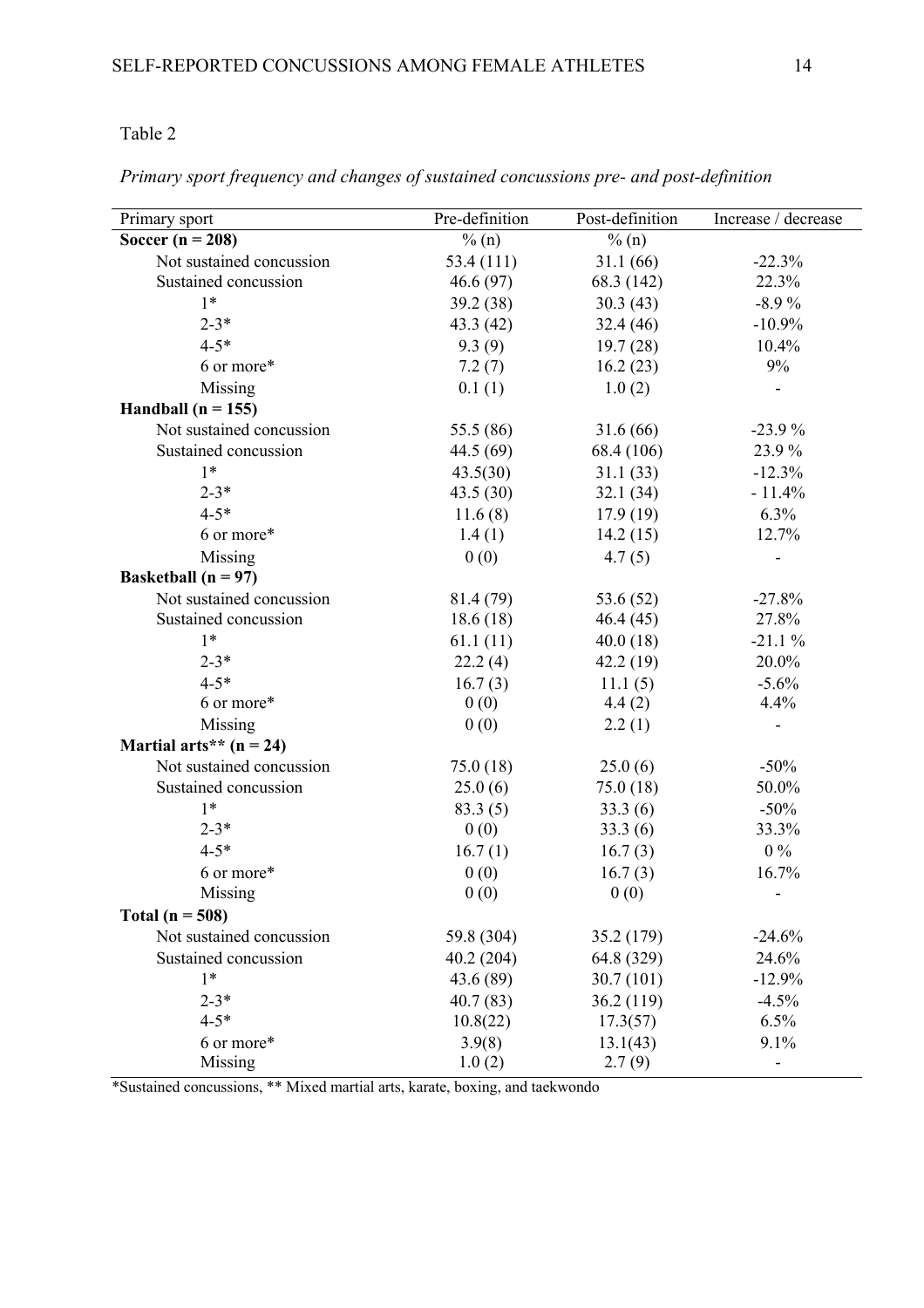Of the 318 participants that had sustained SRCs, 61.9% (n= 197) increased their estimate of the number of SRCs from pre- to post-definition. Participants that maintained the same estimation were 37.1% (n=118) and three participants, 0.9%, decreased their estimate. Out of the participants that reported not having sustained SRCs before given the definition, 10.8% reported having sustained four to five SRCs after reading the definition.

#### Table 3

*Changes in self-report between pre-post definition, with participants who reported* 

#### *concussion*

| Primary sport (n)    | Did not change answer post-definition | Changed answer post-definition |  |
|----------------------|---------------------------------------|--------------------------------|--|
|                      | $\%$ (n)                              | $\%$ (n)                       |  |
| Soccer $(142)$       | 68.3 (97)                             | 31.7(45)                       |  |
| Handball (106)       | 65.1(69)                              | 34.9(37)                       |  |
| Basketball (45)      | 40.0(18)                              | 60.0(27)                       |  |
| Ice Hockey (18)      | 77.8(14)                              | 22.2(4)                        |  |
| Martial arts* $(18)$ | 33.3(6)                               | 66.7(12)                       |  |
| Total                | 62.0(329)                             | 38.0 (178)                     |  |

\*Martial arts = Mixed martial arts, karate, boxing, and taekwondo

#### **Prevalence of SRCs among participants**

Of the 508 participants, 329 (64.8%) had sustained SRCs in practice or competition, based on participants' answers post-definition (Table 2). The likelihood of having sustained a SRC varied according to sport,  $(X^2(4) = 19.32, p < 0.01)$ . In all sports, excluding basketball (46.4%), over 50% of participants had sustained SRCs. Women that played and practiced icehockey (78%) or martial arts (75%) had the highest rate of self-reported SRCs compared to women in other sports. Of those that claimed to have had a concussion,  $68\%$  (n = 217) reported more than one concussion post-definition (Table 4). Moreover, of those participants that reported not to have sustained SRCs pre-definition, 15.8% reported having sustained four or more SRCs post-definition.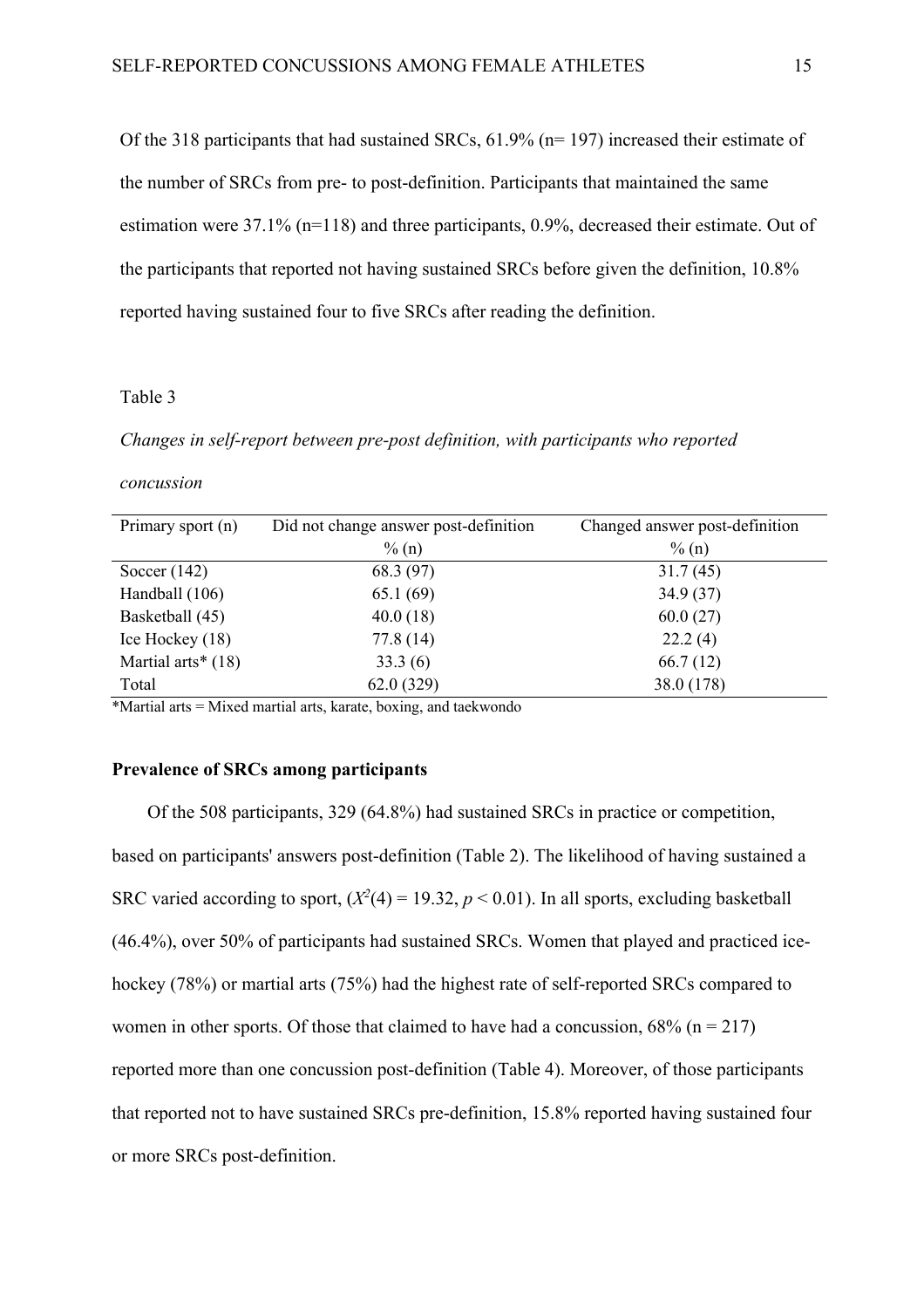#### Table 4

|                                         | Number of concussions post-definition |                     |                     |                  |              |  |
|-----------------------------------------|---------------------------------------|---------------------|---------------------|------------------|--------------|--|
| Number of concussions<br>pre-definition | $\%$ (n)                              | $2 - 3$<br>$\%$ (n) | $4 - 5$<br>$\%$ (n) | $6+$<br>$\%$ (n) | Total<br>(n) |  |
| Not sustained concussion                | 42.5(51)                              | 41.7(50)            | 10.8(13)            | 5.0(6)           | (120)        |  |
|                                         | 57.0(49)                              | 20.9(18)            | 11.6(10)            | 10.5(9)          | (86)         |  |
| $2 - 3$                                 | 1.2(1)                                | 59.8 (49)           | 23.2(19)            | 15.9(13)         | (82)         |  |
| $4 - 5$                                 | $- (0)$                               | 4.5(1)              | 59.1 $(13)$         | 36.4(8)          | (22)         |  |
| $6+$                                    | $- (0)$                               | $- (0)$             | 12.7(1)             | 87.5(7)          | (8)          |  |
| Total $\%$ (n)                          | 31.8(101)                             | 37.1 (118)          | 17.6 (56)           | 13.5(43)         | (318)        |  |

*Changes of participants number of sustained concussions before and after given the definition*

#### **Discussion**

The results supported this study's hypothesis that athletes' estimate of sustained concussions would increase after being provided with a current medically accepted definition of a concussion. Nearly 25% of the participants changed their answer from not having sustained SRCs to having sustained SRCs after being provided with such a definition. Likewise, the majority (61.9%) of the 318 participants that reported SRCs increased their estimation of number of SRC's from pre- to post-definition. These results are consistent with previous studies (Alosco et al., 2017; Robbins et al., 2014) where participants increased their estimation of sustained concussions after having been provided with a definition of a concussion. In previous studies (Alosco et al., 2017; Robbins et al., 2014), it was mentioned that one possible explanation for the increase of self-reported SRCs post-definition, could be a lack of understanding of what a concussion is. That same reason could also apply to the increase of stated SRCs post-definition in this study. This indicates that the information given to athletes about concussions, i.e. whether they are provided with a current definition or not, and appropriate questioning of their injuries is important in order to determine whether they have sustained a concussion or not.

When the results in the studies by Alosco et al. (2017) and Robbins et al. (2014) are compared to the results of this study it can be seen that a lower percentage of participants in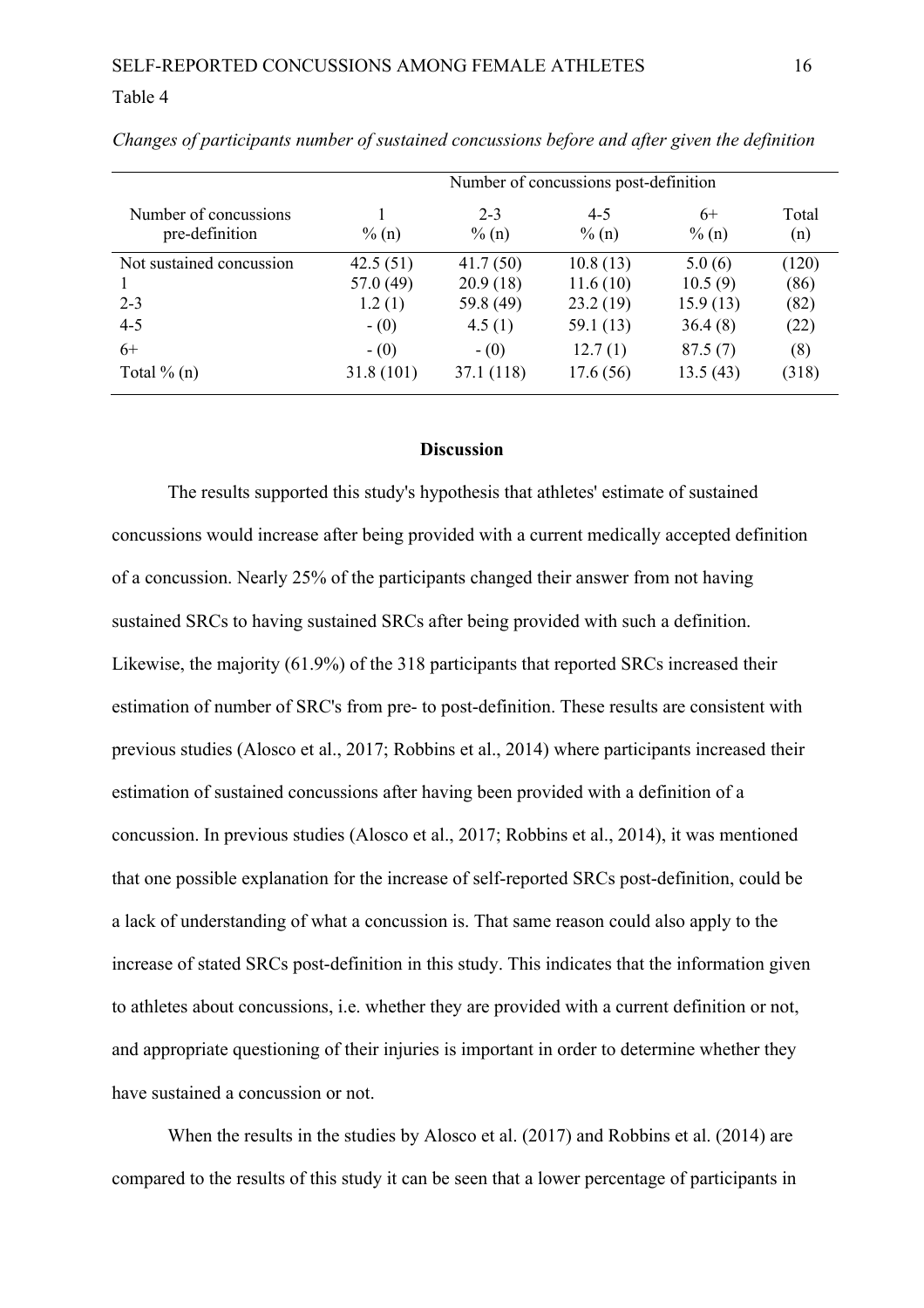this study increased their estimation of the number of SRCs after receiving the definition. The increase in the present study was 61.9% while in the study by Alosco et al. it was 91.6% and 73% in the study by Robbins et al. Furthermore, there was a higher percentage of participants in the present study that did not change their estimation of the number of received concussions pre- to post-definition. Although more than half of the participants changed their answer from no to yes post-definition, more than one-third of the participants (37%) did not change their estimation of the number of SRCs they had sustained, which is considerably higher than in the studies by Alosco et al. (8.4%) and in Robbins et al. (25%).

The exact reason for less underreporting of SRCs in this study compared to others is likely multifaceted. The most significant difference between these studies is that this study sample was based on female athletes. Another explanation could be the increased awareness of SRCs the last few years (Guay et al., 2016; Íþrótta- og ólympíusamband Íslands, n.d.; Reynir Björnsson, 2017).

The results of this study reveal that 65% of the participants reported having sustained SRCs. The likelihood of having experienced SRCs varied significantly depending on the participants' sport. Ice hockey and martial arts had the highest rate of concussions. These findings need to be interpreted with caution since the sample sizes were small in both groups. It was expected that highest rate of concussions would be among players in soccer and basketball based on the results of other studies that identified high concussion frequency (Clay et al., 2013; Daneshvar et al., 2011). Our results therefore contradict their findings. The prevalence numbers in this study were higher with respect to previous studies of SRCs prevalence in Iceland, in which around 40% to 50% of the participants had sustained SRCs (Gunnar Örn Jónsson & Jón Benjamín Halldóruson, 2013; Ragnar Hjörvar Hermannsson et al., 2014). Those rates are based on studies that did not provide a definition of a concussion. Interestingly, when the pre-definition prevalence numbers in our study are compared to the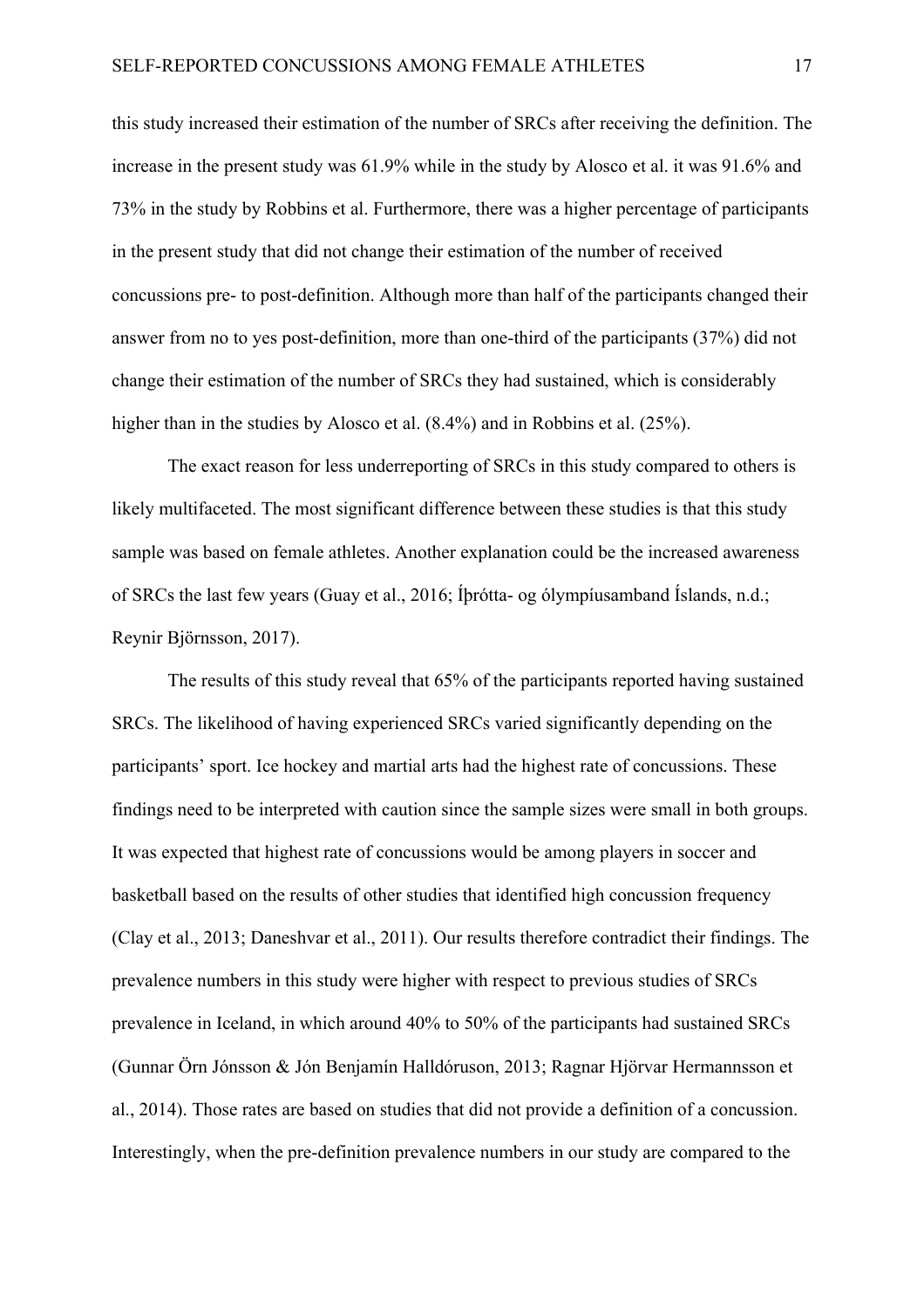older studies the numbers are similar (previous prevalence numbers: 40- 50%, our unprompted prevalence numbers: 45%). Therefore, it can be assumed that the difference between the prevalence numbers of this study and existing prevalence numbers in Iceland can be traced to prompting participants with a definition when reporting SRCs.

Of the participants that reported SRCs, there was a significant difference between those that changed their answer of having sustained SRCs, to those that retained the same answer post-definition based on the primary sport. Athletes that practiced basketball and martial arts were about twice as likely to change their answers from not having sustained SRCs to stating that they had sustained SRCs after being provided with the definition. This could indicate differing levels of knowledge of concussions between the different sports and consequently mean that the basketball and martial arts movements in Iceland should educate their players more on concussions. It must however be noted that the samples from these sports are relatively small and further research is needed.

The current study has several limitations. Firstly, it is known that self-report measures are often limited and therefore the concussion prevalence could be exaggerated or underestimated. The study sample was collected using a snowball method that could produce a bias in which individuals who have sustained concussions were more likely to participate than others. Secondly, when assessing numbers of SRCs among athletes we are relying on how well an athlete recalls the incidence of SRC through their sports career. Consequently, recall bias could been a contributor to the findings. However, current findings are not dissimilar to previous results (Alosco et al., 2017; Gunnar Örn Jónsson & Jón Benjamín Halldóruson, 2013; Ragnar Hjörvar Hermannsson et al., 2014; Robbins et al., 2014), suggesting that potential biases were not present.

This study also has some important strengths, the most pronounced strength is perhaps the information that the study gives us on the knowledge that female athletes have on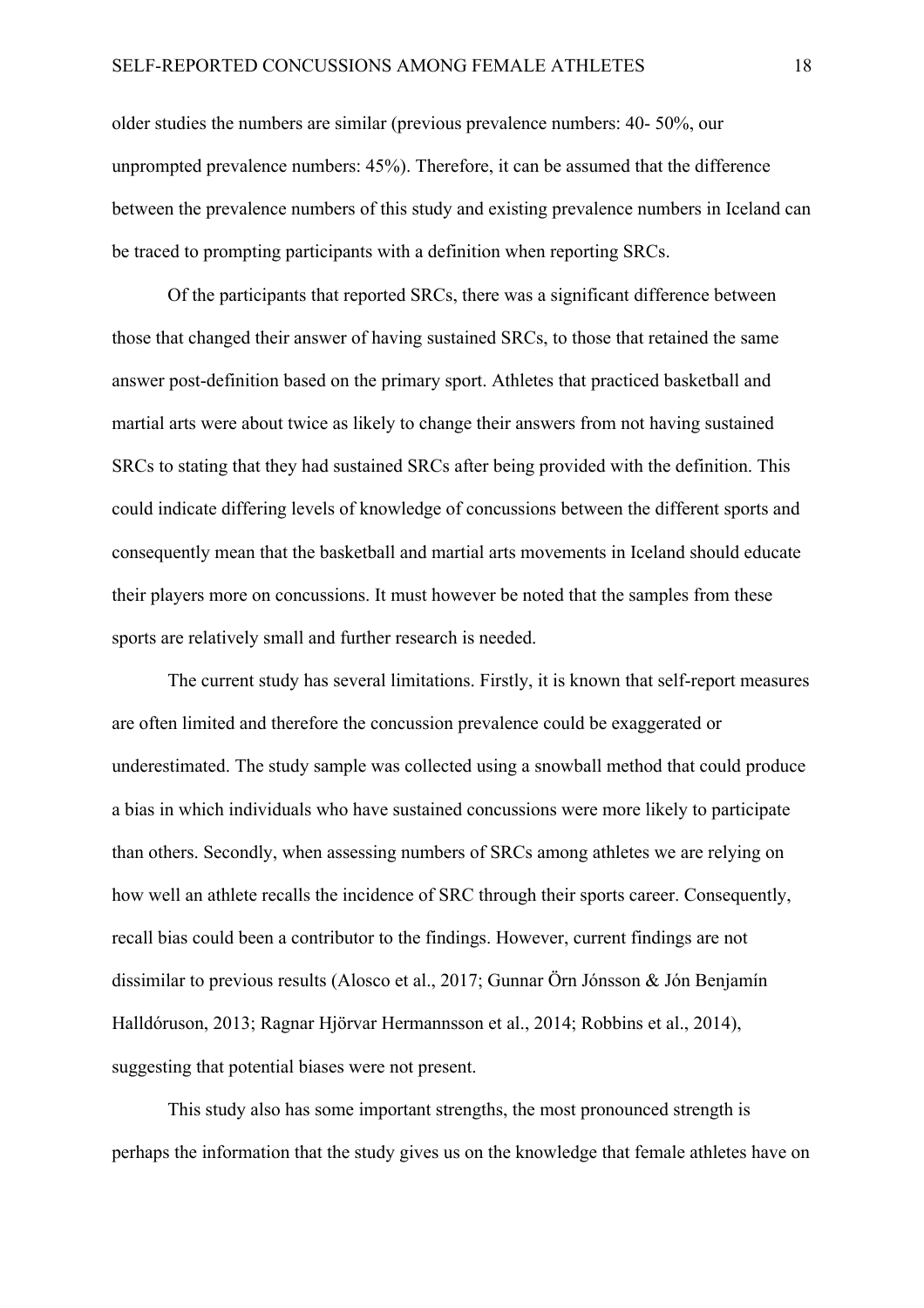the definition of a concussion. The current study is the first known study that focuses on female athletes and measure the athletes' understanding of what a concussion is. Also, a high proportion of former and current Icelandic female athletes within a wide age range in various sports participated. It was estimated that the target population was 1178 female athletes (calculated from information provided on the sport federations' webpages) when the data collection was conducted. The response rate turned out to be 43.1%. Lastly, the results of this study are essential for Icelandic sports federations and associations to shed light on athletes' understanding of concussions, or lack thereof, so they are able to provide appropriate education and give proper guidance to athletes. It is important for the athletes themselves to recognize the symptoms of a concussion since not all of them have access to healthcare staff at all times, which would leave the athlete responsible for recognizing the symptoms of a concussion (Copp, Lininger, & Warren, 2017). On the other hand, relying on a self-diagnosis from a concussed athlete is questionable. It can be argued that it is unwise to rely on the decision-making of an individual that could be experiencing concussion symptoms like loss of memory, altered consciousness, visual disturbances and so on. It is also important to consider that the athletes' desire to win and do their best for their team may outweigh sensible decision-making concerning their own safety (Cusimano, Chipman, Volpe, & Donnelly, 2009). Nevertheless it can be reasoned that increased knowledge is always power and even though athletes may not be able to judge their own concussed condition, they can assist a teammate in such a situation if they have the knowledge of concussion-symptoms.

Further studies that focus on female athletes are needed to establish whether there is a difference in the understanding of a concussion definition between female and male athletes. Additionally, further research on the same matter should aim to include other sports that are played in Iceland that have been listed as high concussion risk sports, such as gymnastics, volleyball, skiing, cycling, and pole vault (Benson et al., 2018). It is also important to study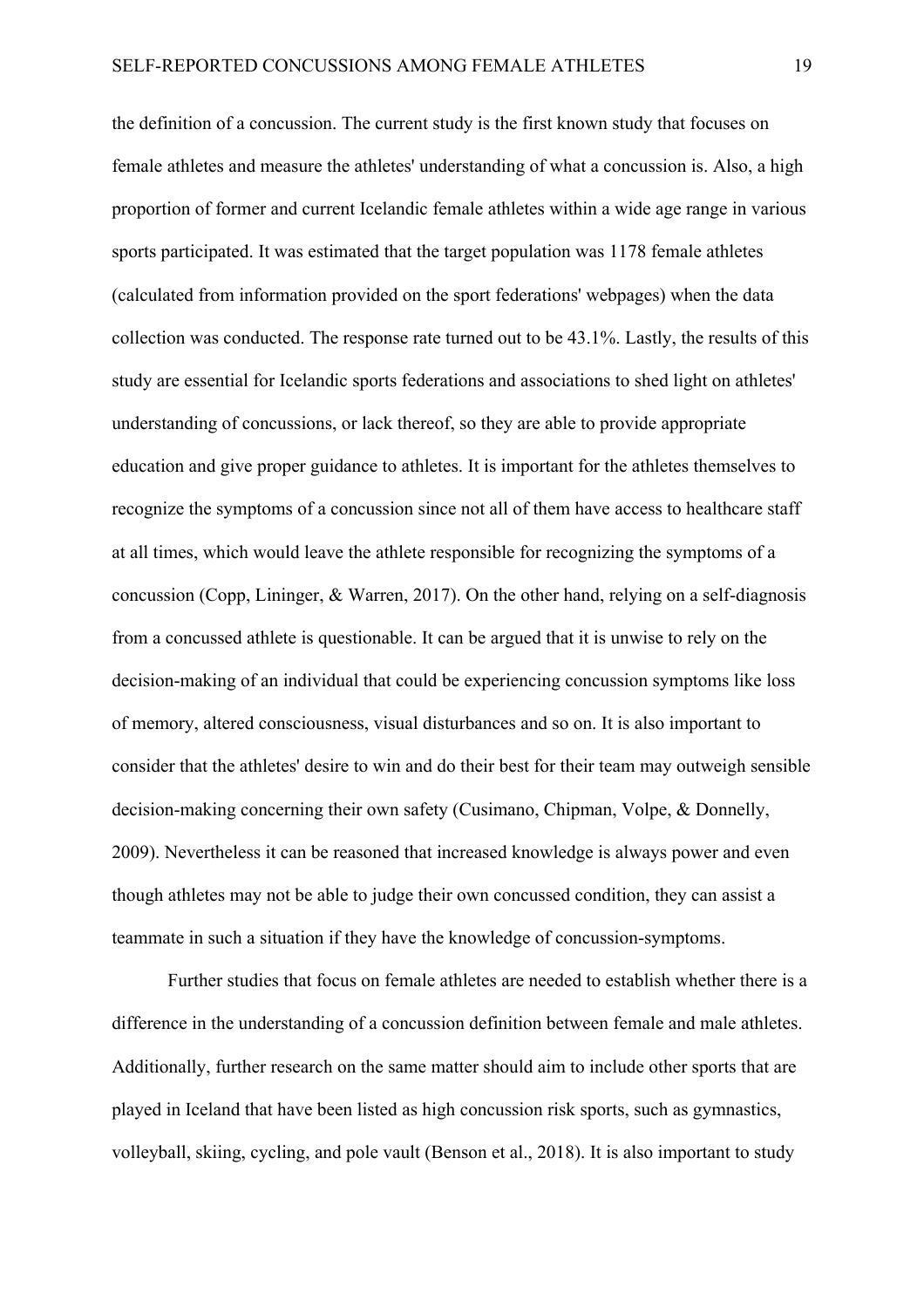the knowledge that coaches and teams staff members have about the definition of concussions.

In summary, this study shows that the current understanding of concussions among current and former Icelandic female athletes is not consistent with the currently accepted medical definition of a concussion. Nevertheless, the results in this study suggest that the understanding of concussions among Icelandic female athletes is better than preexisting results, which are mainly focused on male athletes. Furthermore, the results indicate that unprompted reporting of concussions produces results that differ from results produced after a definition is given, which increases the reporting. It can be argued that providing athletes, coaches and others involved in sports with a definition of a concussion can improve the reliability of self-reported sustained concussions.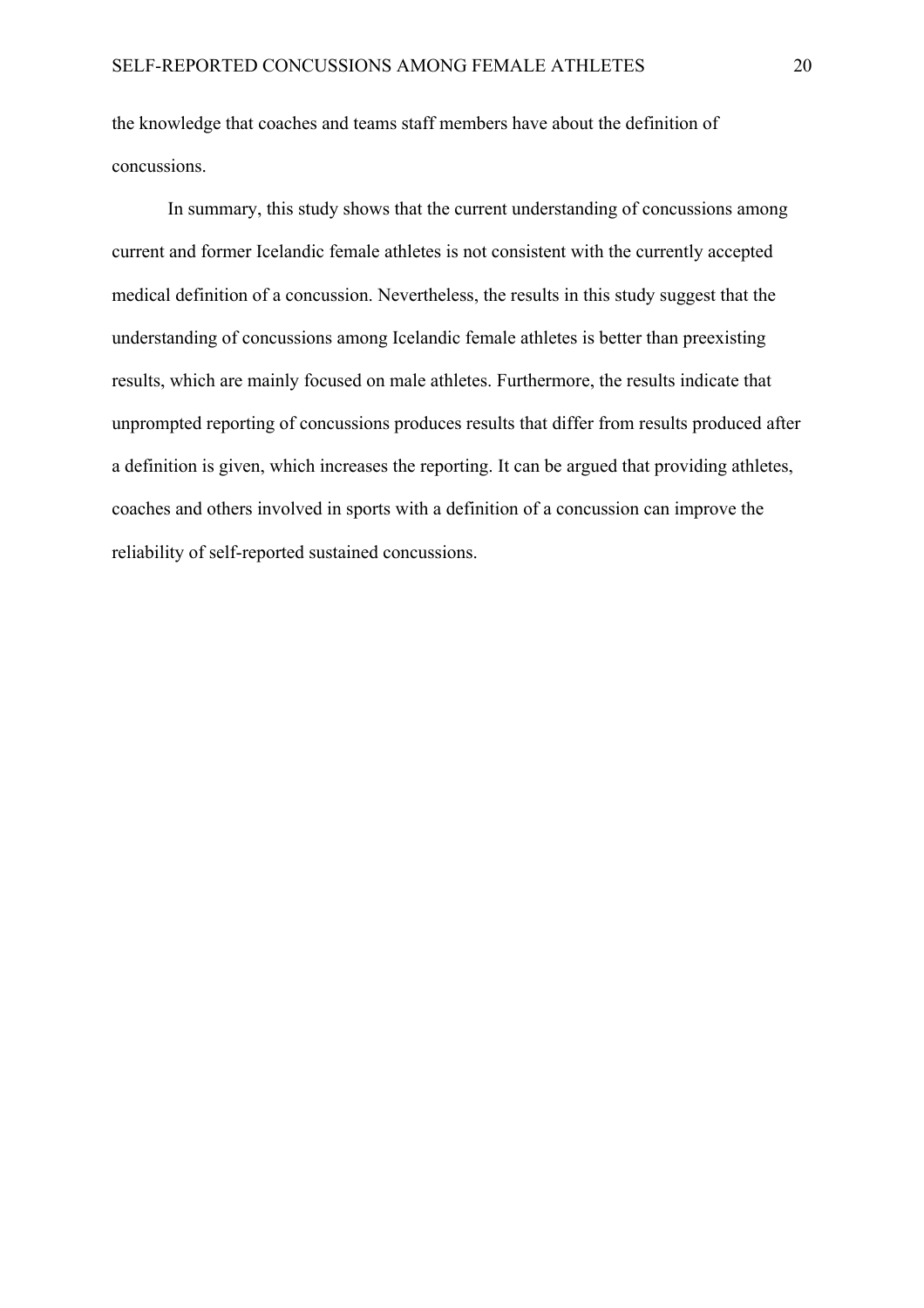#### References

- Alosco, M. L., Jarnagin, J., Tripodis, Y., Martin, B., Chaisson, C., Baugh, C. M., … Stern, R. A. (2017). Utility of providing a concussion definition in the assessment of concussion history in former NFL players. *Brain Injury*, *31*(8), 1116–1123. https://doi.org/10.1080/02699052.2017.1294709
- Bazarian, J. J., Blyth, B., Mookerjee, S., He, H., & McDermott, M. P. (2010). Sex differences in outcome after mild traumatic brain injury. *Journal of Neurotrauma*, *27*(3), 527– 539. https://doi.org/10.1089/neu.2009.1068
- Benson, B., Leclerc, S., Richard, D., McCluskey, P., McCormack, R., Wilkinson, M., & Kolb, J. (2018). Sport-related concussion guidelines for Canadian national and national development high-performance athletes. Retrieved from Canadian olympic and paralympic sport institute network website: http://www.ownthepodium.org/getattachment/Initiatives/Sport-Science-Innovation/2018-COPSI-Network-Concussion-Guidelines/2018-COPSI-Network-Concussion-Guidelines-EN-(2).pdf.aspx?lang=en-CA&fbclid=IwAR3MbH9A4z6cymbSVS0RmLJ2AH1TUhZlPRCRKSDXASnz99Z-

-lme22hvxzw

- Bodin, D., Yeates, K. O., & Klamar, K. (2012). Definition and classification of concussion. In J. N. Apps & K. D. Walter (Eds.), *Pediatric and adolescent concussion: diagnosis, management, and outcomes*. New York: Springer.
- Burman, E., Lysholm, J., Shahim, P., Malm, C., & Tegner, Y. (2016). Concussed athletes are more prone to injury both before and after their index concussion: a data base analysis of 699 concussed contact sports athletes. *BMJ Open Sport & Exercise Medicine*, *2*(1), e000092. https://doi.org/10.1136/bmjsem-2015-000092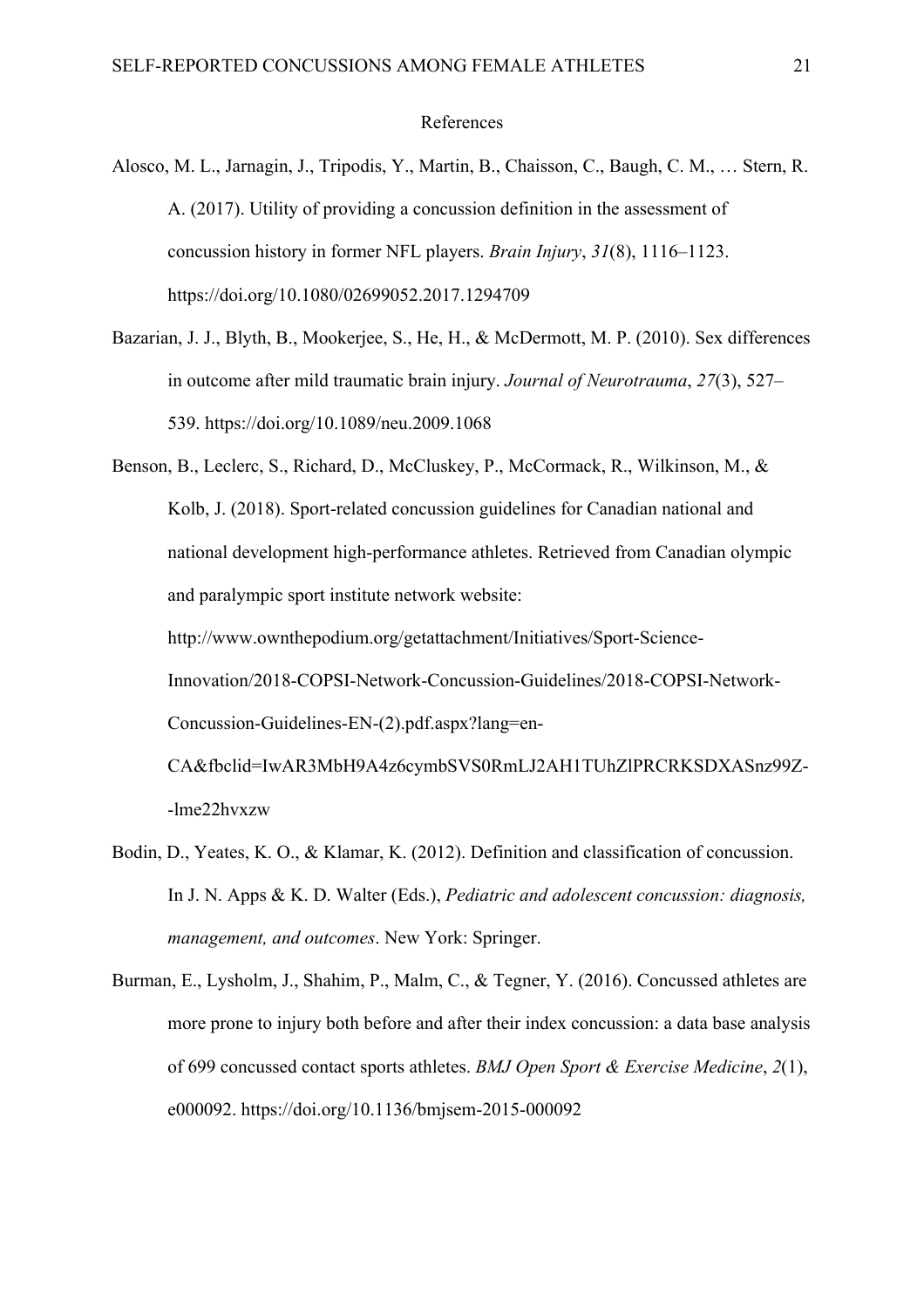- Cantu, R. C. (1986). Guidelines for return to contact sports after a cerebral concussion. *The Physician and Sportsmedicine*, *14*(10), 75–83. https://doi.org/10.1080/00913847.1986.11709197
- Carroll, L. J., Cassidy, J. D., Holm, L., Kraus, J., Coronado, V. G., & WHO, Collaborating Centre Task Force on Mild Traumatic Brain Injury. (2004). Methodological issues and research recommendations for mild traumatic brain injury: The WHO Collaborating Centre Task Force on Mild Traumatic Brain Injury. *Journal of Rehabilitation Medicine*, (43 Suppl), 113–125. https://doi.org/10.1080/16501960410023877
- Clay, M. B., Glover, K. L., & Lowe, D. T. (2013). Epidemiology of concussion in sport: a literature review. *Journal of Chiropractic Medicine*, *12*(4), 230–251. https://doi.org/10.1016/j.jcm.2012.11.005
- Copp, A., Lininger, M., & Warren, M. (2017). Changes in self-reported concussion history after administration of a novel concussion history questionnaire in collegiate recreational student-athletes. *Sports*, *5*(4), 95. https://doi.org/10.3390/sports5040095
- Cusimano, M. D., Chipman, M. L., Volpe, R., & Donnelly, P. (2009). Canadian minor hockey participants' knowledge about concussion. *Canadian Journal of Neurological Sciences / Journal Canadien Des Sciences Neurologiques*, *36*(03), 315–320. https://doi.org/10.1017/S0317167100007046
- Daneshvar, D. H., Nowinski, C. J., McKee, A. C., & Cantu, R. C. (2011). The epidemiology of sport-related concussion. *Clinics in Sports Medicine*, *30*(1), 1–17. https://doi.org/10.1016/j.csm.2010.08.006
- Davies, R. A., & Luxon, L. M. (1995). Dizziness following head injury: a neuro-otological study. *Journal of Neurology*, *242*(4), 222–230.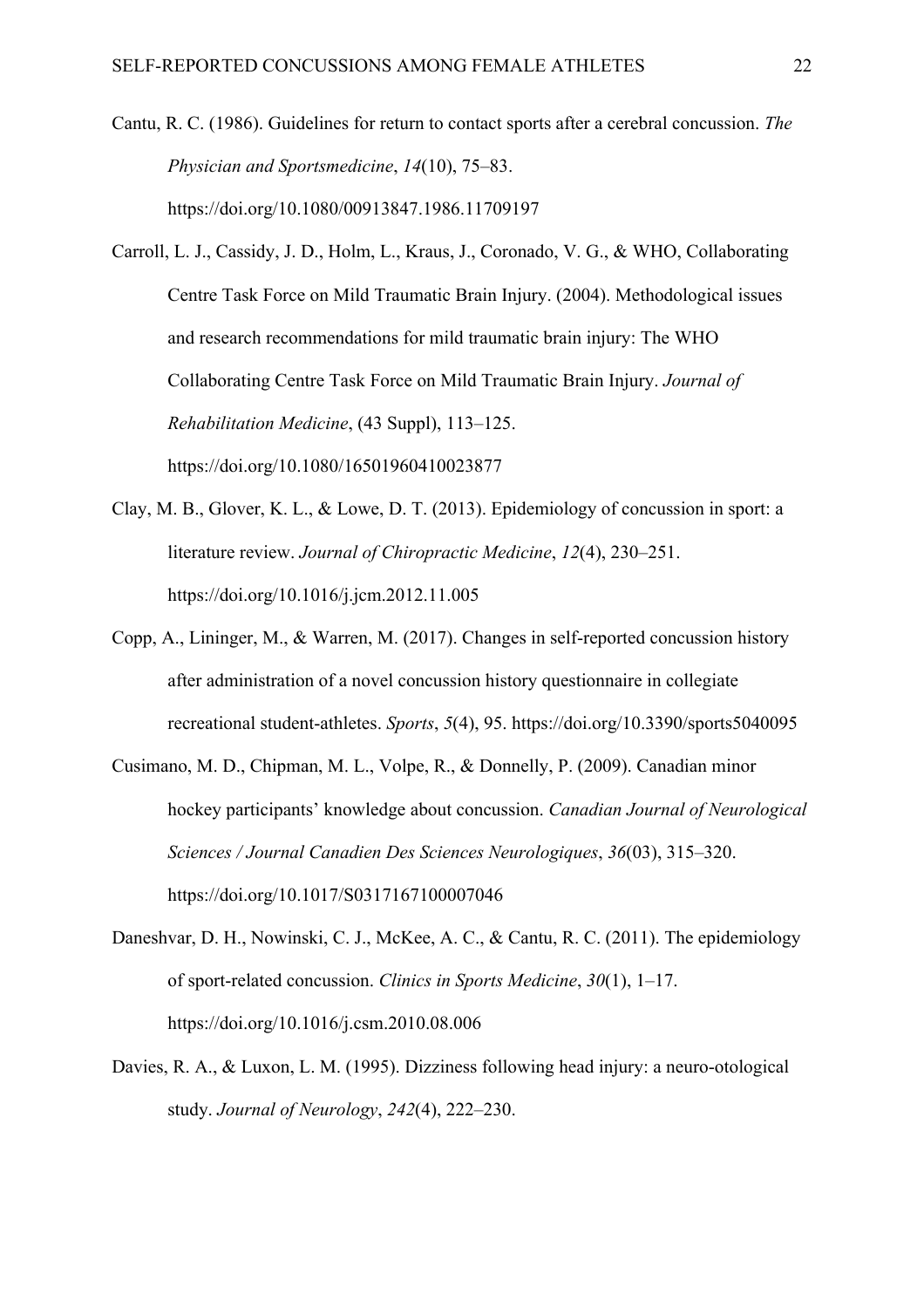DeCuypere, M., & Klimo, P. (2012). Spectrum of traumatic brain injury from mild to severe. *Surgical Clinics of North America*, *92*(4), 939–957. https://doi.org/10.1016/j.suc.2012.04.005

- DeMatteo, C. A., Hanna, S. E., Mahoney, W. J., Hollenberg, R. D., Scott, L. A., Law, M. C., … Xu, L. (2010). My child doesn't have a brain injury, he only has a concussion. *Pediatrics*, *125*(2), 327–334. https://doi.org/10.1542/peds.2008-2720
- Denny-Brown, D. (1943). The Principles of Treatment of Closed Head Injury. *Bulletin of the New York Academy of Medicine*, *19*(1), 3–16.
- Dick, R. W. (2009). Is there a gender difference in concussion incidence and outcomes? *British Journal of Sports Medicine*, *43*(Suppl\_1), i46–i50. https://doi.org/10.1136/bjsm.2009.058172
- Ellemberg, D., Leclerc, S., Couture, S., & Daigle, C. (2007). Prolonged neuropsychological impairments following a first concussion in female university soccer athletes. *Clinical Journal of Sport Medicine*, *17*(5), 369–374. https://doi.org/10.1097/JSM.0b013e31814c3e3e
- Gavett, B. E., Stern, R. A., & McKee, A. C. (2011). Chronic traumatic encephalopathy: A potential late effect of sport-related concussive and subconcussive head trauma. *Clinics in Sports Medicine*, *30*(1), 179–188. https://doi.org/10.1016/j.csm.2010.09.007
- Guay, J. L., Lebretore, B. M., Main, J. M., DeFrangesco, K. E., Taylor, J. L., & Amedoro, S. M. (2016). The era of sport concussion: Evolution of knowledge, practice, and the role of psychology. *American Psychologist*, *71*(9), 875–887. https://doi.org/10.1037/a0040430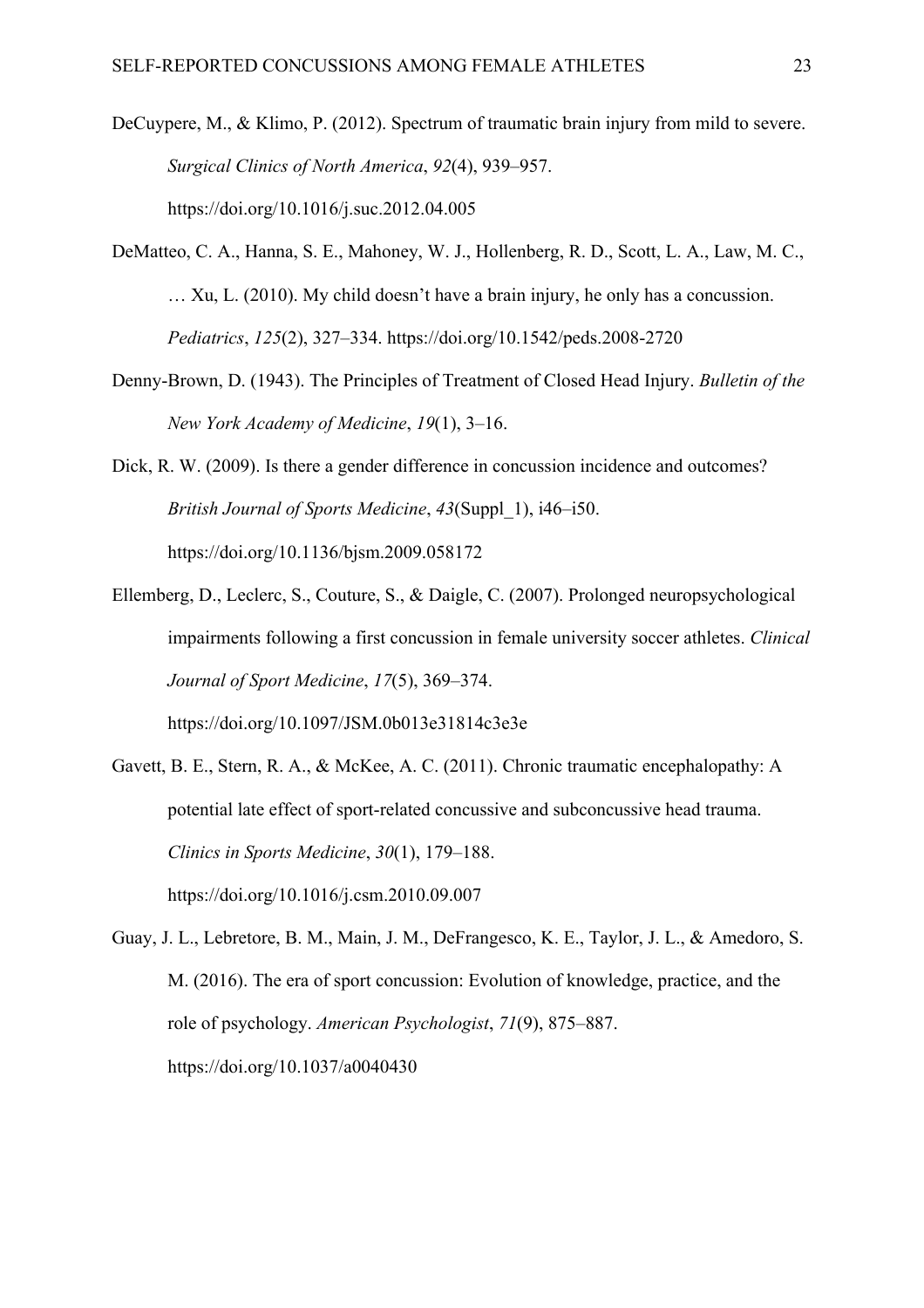- Gunnar Örn Jónsson, & Jón Benjamín Halldóruson. (2013). *Höfuðhögg í knattspyrnu á Íslandi (Head injury in soccer in Iceland)* (BS thesis, University of Iceland). Retrieved from https://skemman.is/handle/1946/16221
- Gurdjian, E. S., & Voris, H. C. (1966). Report of ad hoc committee to study head injury nomenclature. *Neurosurgery*, *12*(CN\_suppl\_1), 386–394. https://doi.org/10.1093/neurosurgery/12.CN\_suppl\_1.386
- Halldorsson, J. G., Flekkoy, K. M., Arnkelsson, G. B., Tomasson, K., Magnadottir, H. B., & Arnarson, E. O. (2012). The scope of early traumatic brain injury as a long-term health concern in two nationwide samples: Prevalence and prognostic factors. *Brain Injury*, *26*(1), 1–13. https://doi.org/10.3109/02699052.2011.635359
- Hootman, J. M., Dick, R., & Agel, J. (2007). Epidemiology of collegiate injuries for 15 sports: summary and recommendations for injury prevention initiatives. *Journal of Athletic Training*, *42*(2), 311–319.
- Íþrótta- og ólympíusamband Íslands. (n.d.). Heilahristingur. Retrieved from http://isi.is/fraedsla/forvarnir/heilahristingur/
- Johnson, L. S. M., Partridge, B., & Gilbert, F. (2015). Framing the debate: Concussion and mild traumatic brain injury. *Neuroethics*, *8*(1), 1–4. https://doi.org/10.1007/s12152- 015-9233-8
- Kelly, J. P. (1991). Concussion in sports: Guidelines for the prevention of catastrophic outcome. *JAMA*, *266*(20), 2867. https://doi.org/10.1001/jama.1991.03470200079039
- Langlois, J. A., Rutland-Brown, W., & Wald, M. M. (2006). The epidemiology and impact of traumatic brain injury: A brief overview. *Journal of Head Trauma Rehabilitation*, *21*(5), 375–378. https://doi.org/10.1097/00001199-200609000-00001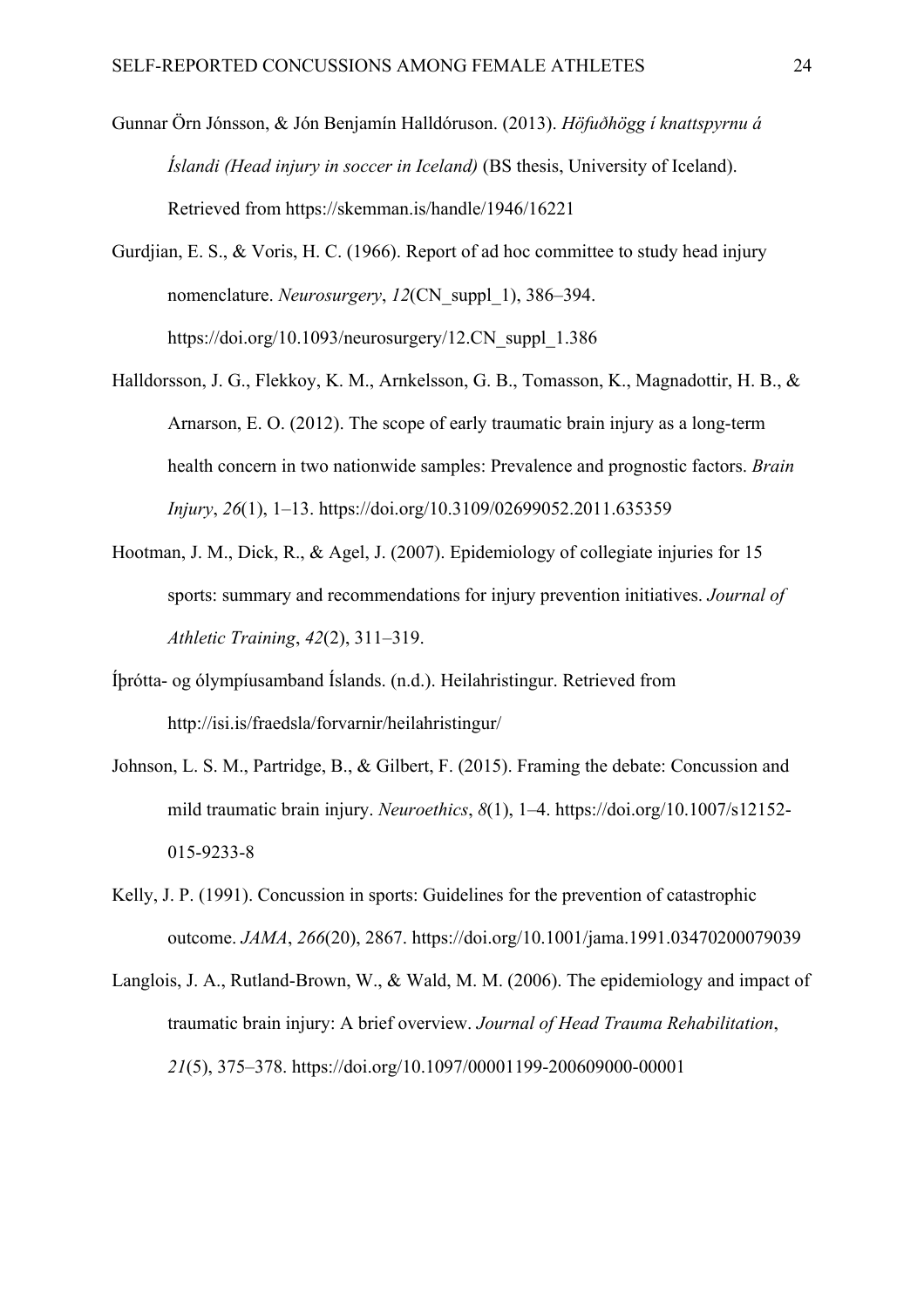- Lovell, M. R., Collins, M., & Bradley, J. (2004). Return to play following sports-related concussion. *Clinics in Sports Medicine*, *23*(3), 421–441. https://doi.org/10.1016/j.csm.2004.04.001
- Magnúsdóttir, B. R., Guðmundsdóttir, G. M., Pálsdóttir, J., Ástgeirsdóttir, K., Jónsdóttir, K., & Dagsson, H. (2010). *Kynungabók: upplýsingar fyrir ungt fólk um jafnrétti kynja*. Retrieved from

https://www.jafnretti.is/static/files/2018/utgefid\_efni\_af\_gomlu\_sidu/kynungabokvefutgafa.pdf

- McCrory, P., Meeuwisse, W., Dvorak, J., Aubry, M., Bailes, J., Broglio, S., … Vos, P. E. (2017). Consensus statement on concussion in sport—the 5<sup>th</sup> international conference on concussion in sport held in Berlin, October 2016. *British Journal of Sports Medicine*, bjsports-2017-097699. https://doi.org/10.1136/bjsports-2017-097699
- McCrory, P., Meeuwisse, W. H., Aubry, M., Cantu, B., Dvořák, J., Echemendia, R. J., … Turner, M. (2013). Consensus statement on concussion in sport: the 4th International Conference on Concussion in Sport held in Zurich, November 2012. *British Journal of Sports Medicine*, *47*(5), 250–258. https://doi.org/10.1136/bjsports-2013-092313
- McCrory, P., Meeuwisse, W., Johnston, K., Dvorak, J., Aubry, M., Molloy, M., & Cantu, R. (2009). Consensus Statement on Concussion in Sport: The 3rd International Conference on Concussion in Sport Held in Zurich, November 2008. *Journal of Athletic Training*, *44*(4), 434–448. https://doi.org/10.4085/1062-6050-44.4.434
- McKinlay, A., Bishop, A., & McLellan, T. (2011). Public knowledge of 'concussion' and the different terminology used to communicate about mild traumatic brain injury (MTBI). *Brain Injury*, *25*(7–8), 761–766. https://doi.org/10.3109/02699052.2011.579935
- Meares, S., Shores, E. A., Taylor, A. J., Batchelor, J., Bryant, R. A., Baguley, I. J., … Marosszeky, J. E. (2008). Mild traumatic brain injury does not predict acute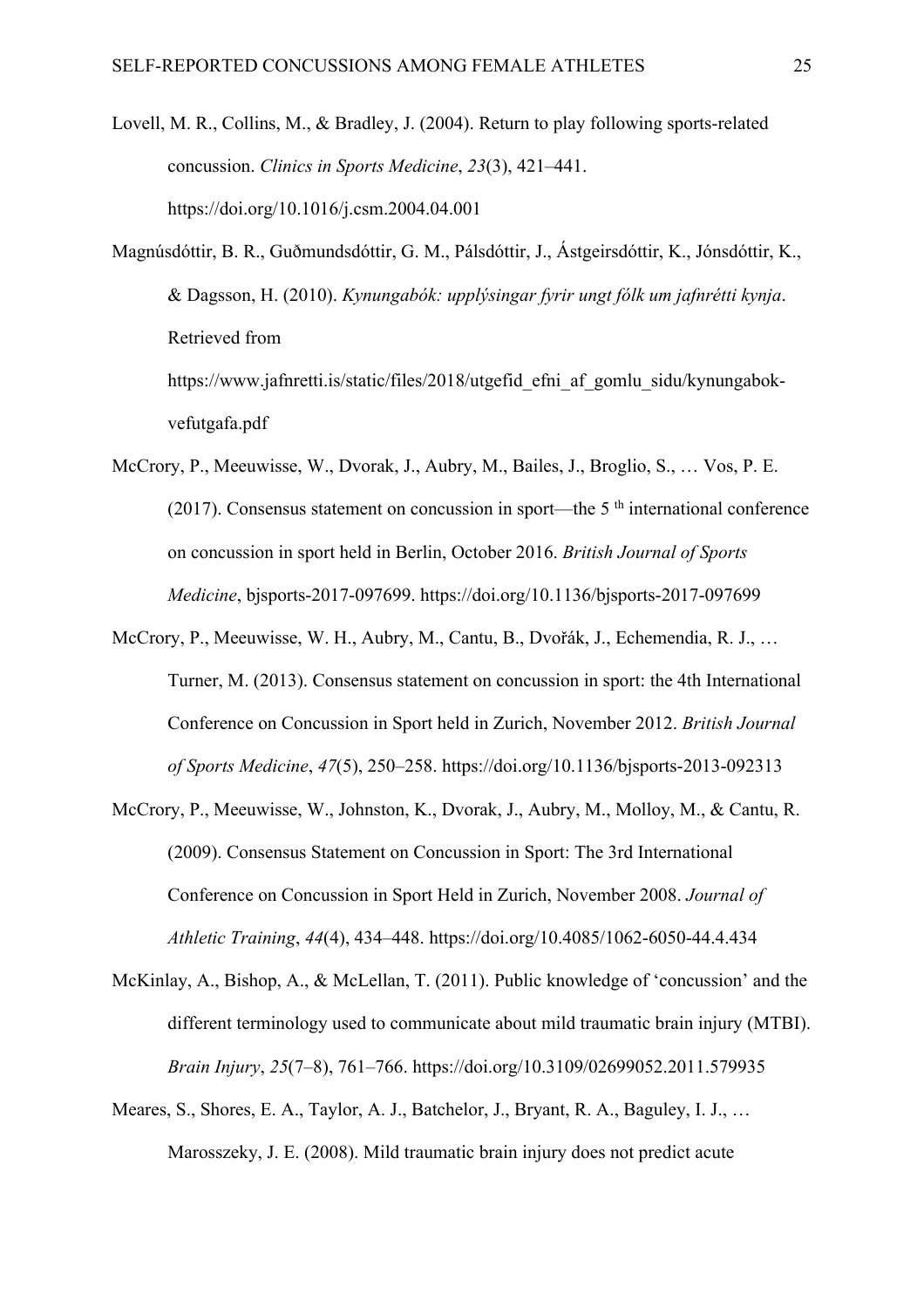postconcussion syndrome. *Journal of Neurology, Neurosurgery & Psychiatry*, *79*(3), 300–306. https://doi.org/10.1136/jnnp.2007.126565

Moser, R. S. (2007). The growing public health concern of sports concussion: The new psychology practice frontier. *Professional Psychology: Research and Practice*, *38*(6), 699–704. https://doi.org/10.1037/0735-7028.38.6.699

Ragnar Hjörvar Hermannsson, Sonja Dögg Jónsdóttir, & Tryggvi Kaspersen. (2014). *Höfuðáverkar á meðal íþróttamanna (Head injury among athletes)* (BS thesis, University of Iceland). Retrieved from https://skemman.is/bitstream/1946/18541/7/H%C3%B6fu%C3%B0%C3%A1verkar %20me%C3%B0al%20%C3%AD%C3%BEr%C3%B3ttamanna%20%C3%A1%20% C3%8Dslandi.pdf

- Reynir Björnsson. (2017, October 15). *Heilahristingur - Heilbrigðisnefnd KSÍ*. Retrieved from http://www.ksi.is/media/fraedsla/Leidbeiningar-KSI%CC%81--- Ho%CC%88fudho%CC%88gg-i%CC%81-knattspyrnu-3.u%CC%81tg.-2017.pdf
- Robbins, C., Daneshvar, D., Picano, J., Gavett, B., Baugh, C., Riley, D., … McKee, A. (2014). Self-reported concussion history: Impact of providing a definition of concussion. *Open Access Journal of Sports Medicine*, 99. https://doi.org/10.2147/OAJSM.S58005
- Ryu, W. H. A., Feinstein, A., Colantonio, A., Streiner, D. L., & Dawson, D. R. (2009). Early identification and Incidence of mild TBI in Ontario. *Canadian Journal of Neurological Sciences / Journal Canadien Des Sciences Neurologiques*, *36*(04), 429– 435. https://doi.org/10.1017/S0317167100007745
- Seichepine, D. R., Stamm, J. M., Daneshvar, D. H., Riley, D. O., Baugh, C. M., Gavett, B. E., … Stern, R. A. (2013). Profile of self-reported problems with executive functioning in